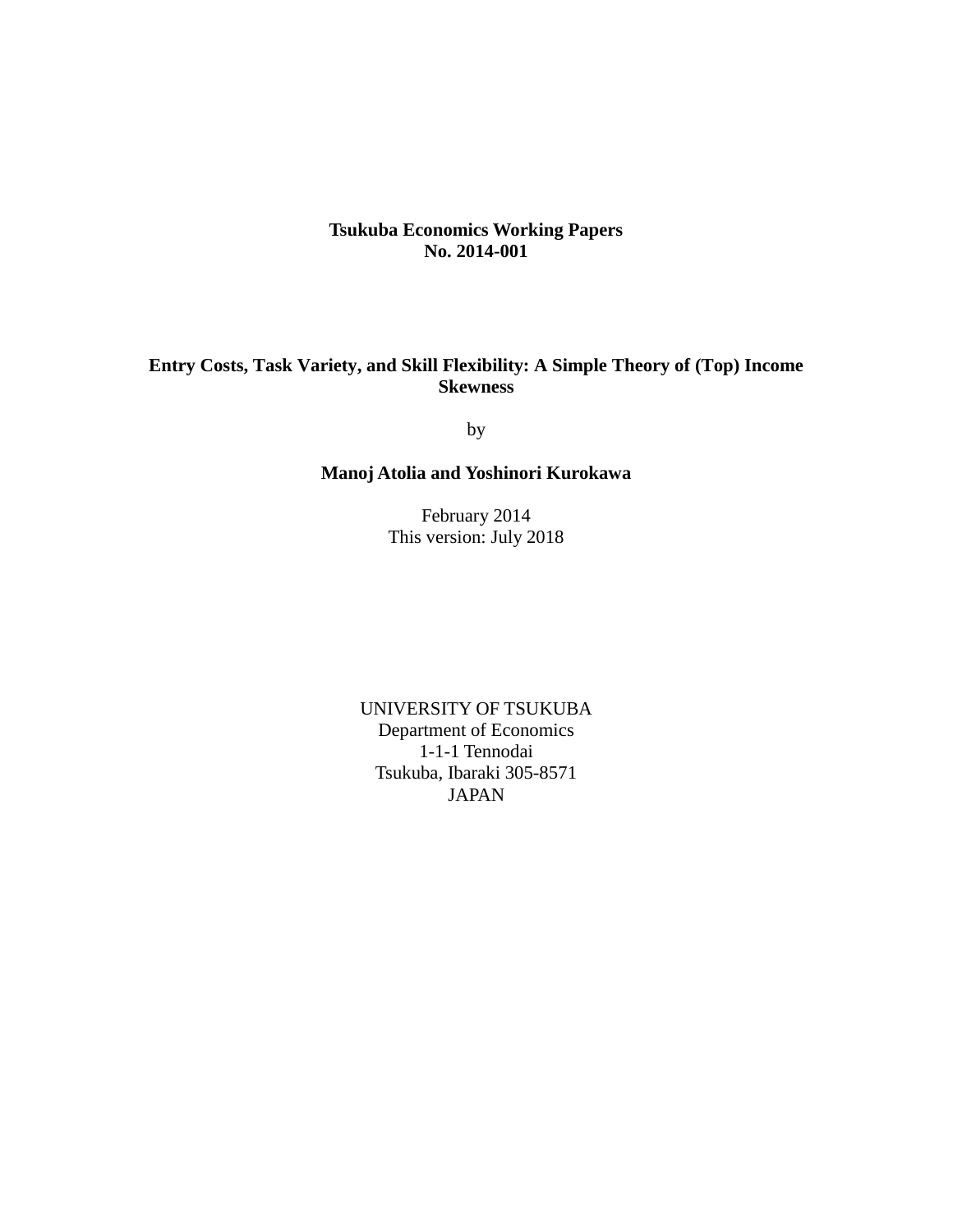# Entry Costs, Task Variety, and Skill Flexibility: A Simple Theory of (Top) Income Skewness

Manoj Atolia Florida State University<sup>†</sup>

Yoshinori Kurokawa University of Tsukuba<sup>‡</sup>

July 17, 2018

#### Abstract

This paper develops a simple model that provides a unified explanation for both an increase in below-top skewness and a much larger increase in within-top skewness of wage income distribution. It relies on a single mechanism based on the fixed costs of entry, linking a decrease in entry costs to an increase in both types of skewness under the assumption that higher-skilled workers are more flexible in handling a variety of tasks. Differences in flexibility are modeled as differences in the fixed setup costs required to handle a given number of tasks. Our numerical experiments in a calibrated model show that, by increasing task variety, a decrease in entry costs—entry deregulation—can be a quantitatively important source of both the increase in below-top skewness and the much larger increase in within-top skewness observed in the U.S. Moreover, the experiments imply that the observed differences in entry deregulation can cause significant differences in the top skewness across countries that have similar technological change. This can provide an answer to Piketty and Saezís (2006) question: Why have top wages surged in English speaking countries in recent decades but not in continental Europe or Japan, which have gone through similar technological change?

Keywords: Entry costs, Task variety, Skill áexibility, Within-top skewness, Below-top skewness, Entry deregulation, Technological change

JEL Classifications: D31, D33, D63, J31, F12, L51

<sup>†</sup>Department of Economics, Florida State University, Tallahassee, FL 32306, USA. Tel.:  $+1$ -850-644-7088. Email: matolia@fsu.edu.

<sup>‡</sup>Corresponding author. Faculty of Humanities and Social Sciences, University of Tsukuba, Tsukuba, Ibaraki 305-8571, Japan. Tel.: +81-29-853-7426. Email: kurokawa.yoshi.fw@u.tsukuba.ac.jp.

We are very grateful to Timothy Kehoe for his suggestions and advice and to Jim Anderson, Henrique Basso, Luca Bossi, Serguey Braguinsky, Daphne Chen, Hiroshi Fujiki, Ippei Fujiwara, Rahul Giri, Nobuyuki Hanaki, Naohisa Hirakata, Hiro Ishise, Mitsuru Katagiri, Munechika Katayama, Sagiri Kitao, Keiichiro Kobayashi, Takushi Kurozumi, Ben Li, Noriaki Matsushima, Matthew Mitchell, Hiroaki Miyamoto, Robert Murphy, Ryo Nakajima, Masao Ogaki, Akira Ohtani, Hideo Owan, Ariell Reshef, Roberto Samaniego, Felipe Schwartzman, Carol Scotese, Yoshimasa Shirai, Juliana Yu Sun, Pin Sun, Robert Tamura, Rongsheng Tang, Takayuki Tsuruga, Mike Veall, Daniel Westbrook, Tomoo Yoshida, and participants in seminars and conferences at Boston College, the Bank of Japan, Kyoto (IER), Osaka (ISER), Keio, the Midwest Macro Meetings, the JEA Meeting, the WEAI Biennial Pacific Rim Conference, the NASM of the Econometric Society, and the AMES for their comments and help. The previous titles of this paper were "Task Variety" and Skill Flexibility: A Simple Unified Theory of Between- and Within-group Inequality" and "Fixed Costs, Task Variety, and Skill Flexibility: A Simple Unified Theory of Below- and Within-top Inequality."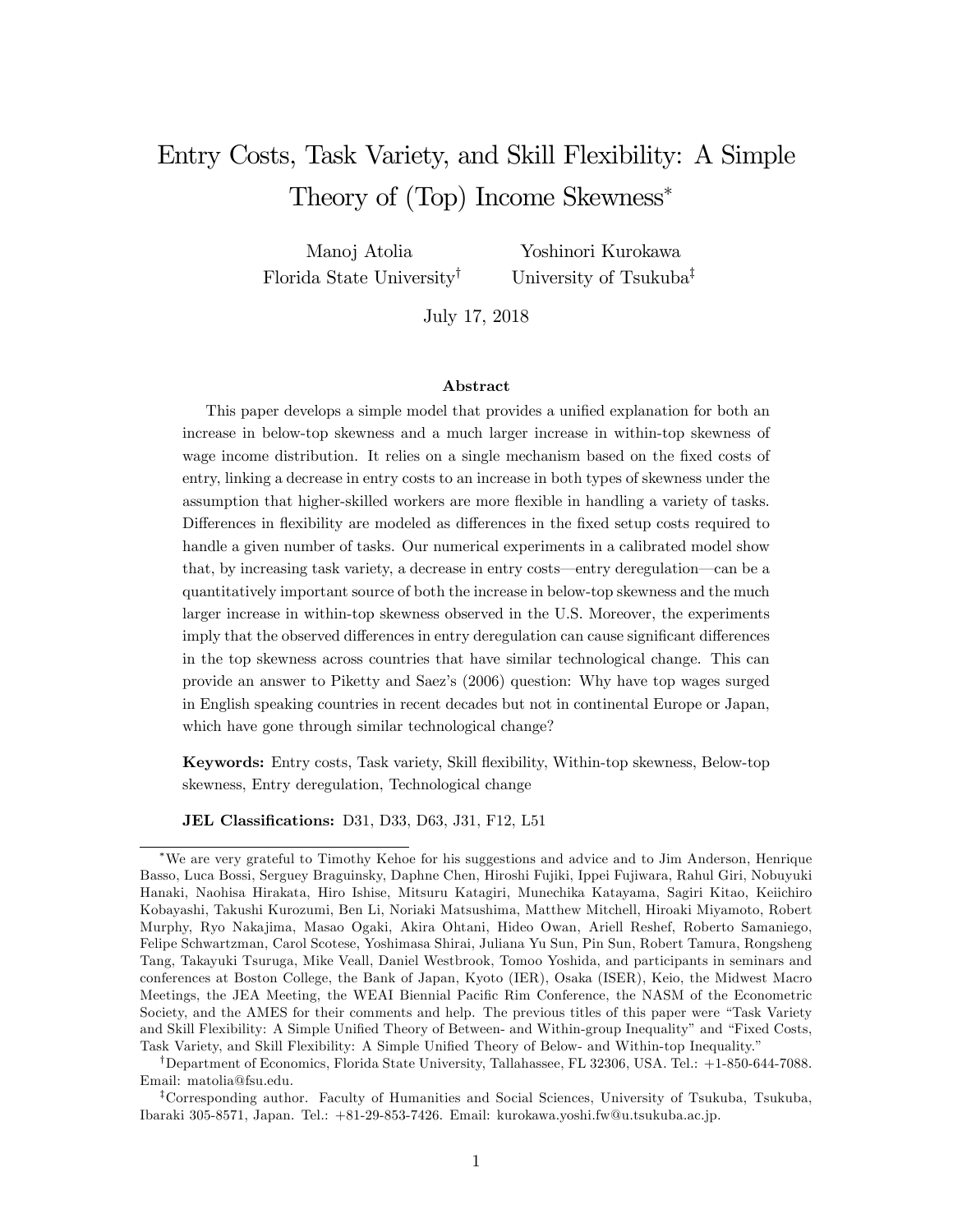## 1 Introduction

This paper attempts to provide a unified explanation for both an increase in below-top skewness and a much larger increase in within-top skewness of wage income distribution. It relies on a single mechanism based on the fixed costs of entry, linking a decrease in entry costs to an increase in both types of skewness under the assumption that higher-skilled workers are more flexible in handling a variety of tasks. In this paper, we call skewness below the top 10 percent of the income distribution as "below-top skewness" and skewness within the top 10 percent as "within-top skewness."<sup>1</sup>

One of the most well-known facts relating to income skewness in the U.S. is the increase in below-top skewness: the upper-tail inequality in the bottom 90 percent of income distribution, such as the ratio of the  $90^{th}$  to the  $50^{th}$  percentile, has risen rapidly but the lower-tail inequality, such as the ratio of the  $50<sup>th</sup>$  to the  $10<sup>th</sup>$  percentile, has barely changed since the late 1960s. Based on Internal Revenue Service (IRS) micro data files, Dew-Becker and Gordon  $(2005)^2$  reconfirm this fact for the U.S. over  $1966-2001$ .<sup>3</sup>

Dew-Becker and Gordon (2005), however, go further and find a new fact that the skewness within the top 10 percent of the U.S. income distribution has increased substantially over the same period and, in fact, it has increased more than the below-top skewness. They could do so because the IRS micro data files allow a microscopic view of incomes within the top 10 percent that the more frequently used Current Population Survey data cannot.<sup>4</sup>

Dew-Becker and Gordon (2005) then do some simple calculations and show that without this increased skewness within the top, the increased below-top skewness by itself cannot (1) cause 46 percent (almost half) of the real income gains to go to the top 10 percent<sup>5</sup> or (2) cause the mean real income to increase more than the median to the extent implied by the U.S. data over the same period. Thus, to comprehensively explain the observed changes relating to U.S. income skewness, models should be able to explain not only below-top skewness but also within-top skewness. This is a challenge to theorists developing models.

The past studies have provided a separate explanation for each type of skewness. Dew-Becker and Gordon (2005), for example, argue that while skill-biased technological change

<sup>&</sup>lt;sup>1</sup>It was brought to our attention that in the labor economics literature, authors often discuss betweenand within-group inequality but groups are defined by characteristics other than income, such as education level or occupation. For example, in a recent work by Scotese (2012), "between-group inequality" and ìwithin-group inequalityî refer to inequality between and within occupations, respectively.

<sup>&</sup>lt;sup>2</sup> See also Dew-Becker and Gordon (2008), which is based on Dew-Becker and Gordon (2005), for a survey of several aspects of the rising inequality that are usually discussed separately.

<sup>&</sup>lt;sup>3</sup>Dew-Becker and Gordon (2005) calculate real income using the Personal Consumption Expenditures index. Data on median and mean income are also shown in Table 1 in Gordon (2009).

<sup>&</sup>lt;sup>4</sup>A number of other studies corroborate the new findings by Dew-Becker and Gordon (2005) by analyzing income distribution (1) in a country other than the U.S., such as Germany or Sweden (e.g., Bach et al., 2007; Roine and Waldenström, 2008; Dustmann et al., 2009), (2) across countries (e.g., Piketty and Saez, 2006; Roine and Waldenström, 2011), or (3) during a different period (e.g., Levy and Temin, 2007; Willis and Wroblewski, 2007; Kaplan and Rauh, 2010; Thompson and Smeeding, 2010).

<sup>&</sup>lt;sup>5</sup>For example, the bottom 20 percent also gained, but their share of the gains was only 1.7 percent (Dew-Becker and Gordon, 2005).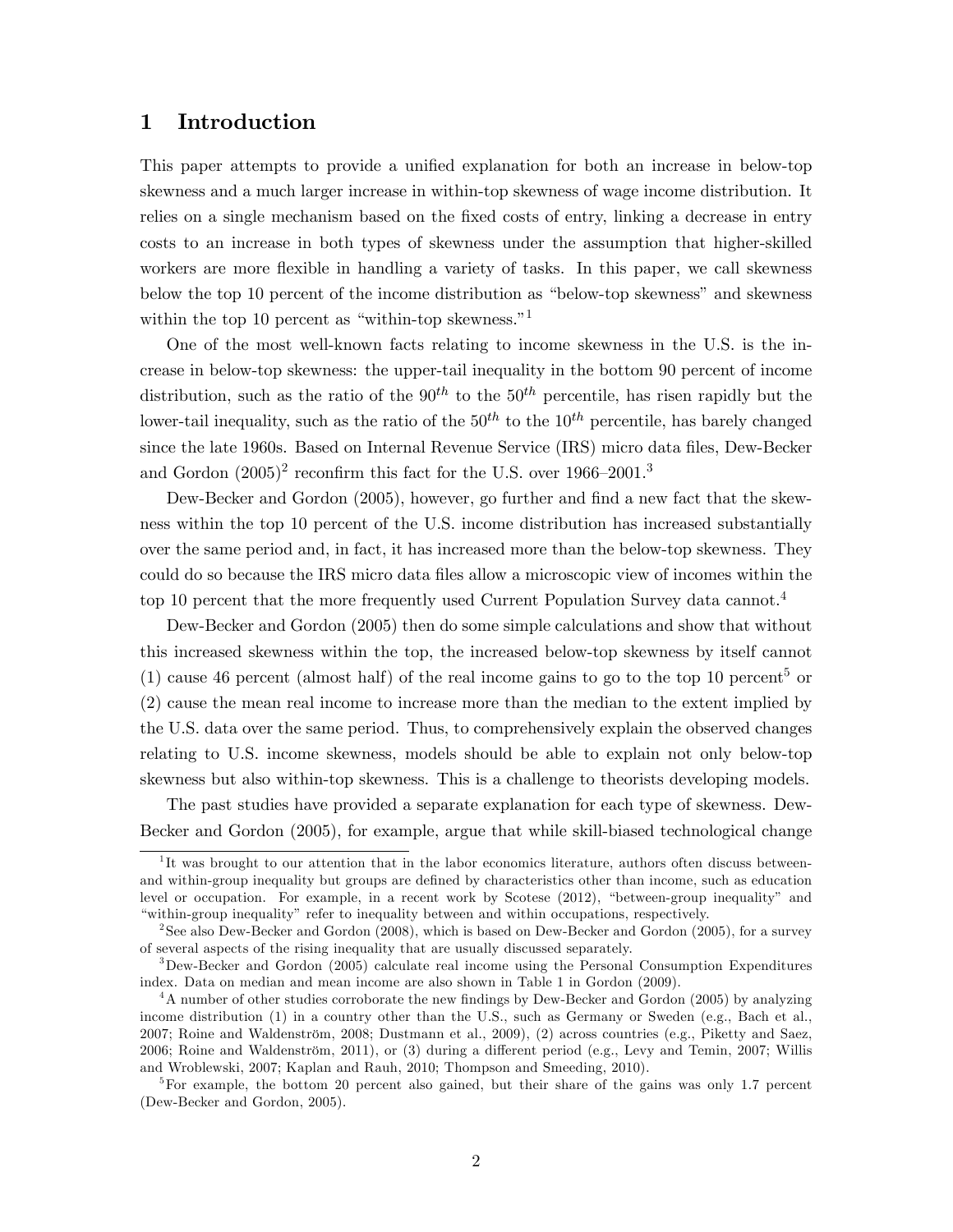(the benefits of which are widespread) plays some role in explaining the observed rise in below-top skewness, it fails to explain the much larger rise in within-top skewness. They argue that the "economics of superstars" (Rosen, 1981) and escalating CEO pay premia are needed to explain the large increase in within-top skewness, particularly skewness within the top 1 percent.<sup>6</sup>

This paper, however, attempts to provide a unified, alternative explanation for both types of skewness.<sup>7</sup> To do so, we draw attention to the observation that the increase in the skewness of income distribution was accompanied by the decrease in entry costs in many developed countries. As shown in Figure 1, there is a positive relationship (solid line) between the entry cost reduction and income growth of the top 10 percent in 13 countries over the period  $1978-1998.8$  The data for the entry cost reduction are from Nicoletti et al. (2001), and the data for the income growth of the top 10 percent are from Atkinson et al.  $(2011).<sup>9</sup>$  Here, we want to emphasize that this positive relationship remains even if the entry cost reduction data are replaced with the  $1978-1997$  data from Ebell and Haefke (2009) as in Figure 2 (solid line).<sup>10</sup> While this positive relationship is initially not statistically significant, removing Portugal (which is a distinct outlier in both cases) makes it both more positive (dashed lines) and statistically significant in both cases.<sup>11</sup> Motivated by this observation, in this paper, we provide a mechanism that links the decrease in entry costs to an increase in the skewness of income distribution.

The structure of the model is as follows: There are a variety of goods that are differentiated by the Örms that produce them. There are also many types of workers. The production of each variety is subject to Öxed costs of entry and requires combining all varieties of goods and a specific type of labor with a nested CES function. As handling each variety during the production process and combining it with all other varieties of goods constitutes a different

 $6$ Dew-Becker and Gordon (2008) broaden this distinction to a three-way distinction between superstars, highly-paid lawyers and investment bankers, and CEOs. Dew-Becker (2008) focuses on CEO pay in particular.

<sup>&</sup>lt;sup>7</sup>This paper focuses on the distribution of labor/wage income. Most of Dew-Becker and Gordon's (2005) analysis focuses on labor income but they analyze non-labor income distribution as well. Their results show that the dominant share of real income gains at the top is as large for labor income as it is for total income, which contradicts economists who believe that the growing inequality is entirely a matter of the dominant share of non-labor income at the top.

<sup>8</sup>The 13 countries are Australia, Finland, France, Germany, Ireland, Italy, Japan, Netherlands, Portugal, Spain, Sweden, the U.K., and the U.S. We concentrate on developed countries for two reasons. First, entry cost data are available only for these countries. Second, the mechanism underlying the rise in inequality may be different for developing economies with different structural characteristics.

<sup>&</sup>lt;sup>9</sup>Nicoletti et al. (2001) measure entry costs based on barriers to entry, public ownership, vertical integration, market structure, and price controls. Atkinson et al. (2011) use income tax data (e.g., the IRS data for the U.S.). Due to the data limitation, the top 5 percent income growth is used for Japan.

<sup>&</sup>lt;sup>10</sup>Ebell and Haefke  $(2009)$  measure entry costs using the data on entry fee, entry delay, etc.

 $11$ As mentioned in Carrington and de Lima (1996), a number of Portuguese colonies became independent in the early 1970s, which led to a large scale return of the retornados from former colonies. They also mention that Portugal did widespread nationalization as it started charting a more socialist path during the 1970s and 1980s. These might be possible factors making Portugal an outlier: the increase in top skewness was large despite low deregulation.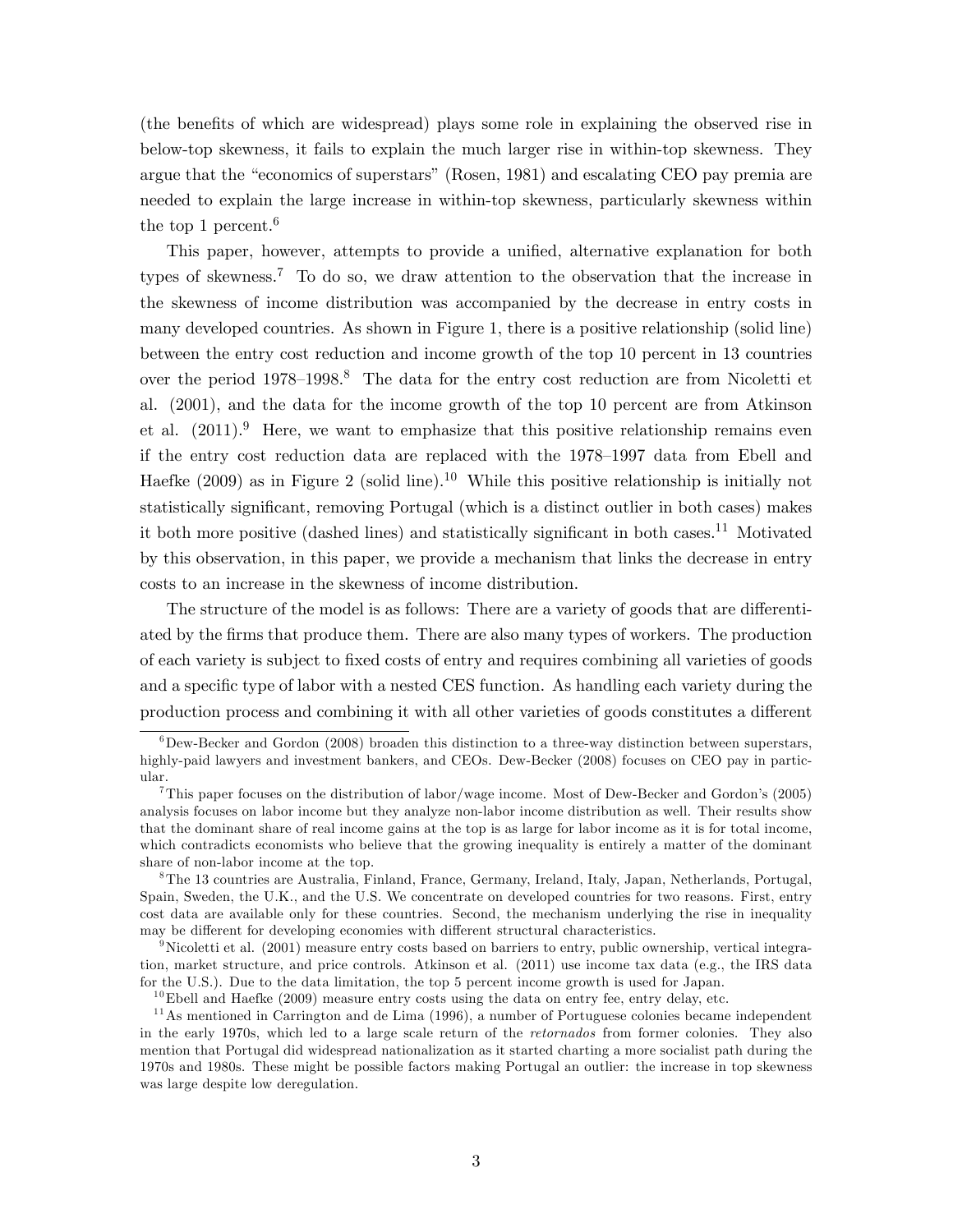task. As a result, we can interchangeably refer to varieties of goods and varieties of tasks.<sup>12</sup> Types of labor differ with respect to flexibility, i.e., their ability to handle the diversity of tasks. Flexibility is measured in terms of the fixed setup costs incurred by a firm to enable workers to handle diversity of tasks, as described in Mitchell (2005). A worker with greater áexibility is able to handle a given number of varieties of tasks used in production at lower setup costs.<sup>13</sup> A representative consumer with homothetic preferences consumes all varieties of goods.

We calibrate the key parameters of the model, the labor setup costs and the productivity parameter, to the wage data for 1979 provided by Dew-Becker and Gordon (2005) and the data on the cost share of intermediate goods in gross output provided by Jorgenson et al. (1987), respectively. The reason for calibrating the model to the 1979 data is that the data on entry costs that we use for our numerical experiments allow us to see the change in entry costs from 1978 to 1998 and the closest year to 1978 with the wage data is 1979. We also choose the values of other parameters based on the evidence.

In our benchmark numerical experiment in the calibrated model, we change entry costs as in the data. In addition, we change productivity parameter, which measures technological change, to match the change in GDP in the data. We then examine the ability of the model to match the change in the skewness of the U.S. income distribution. This experiment allows us to assess the overall impact of two channels—entry deregulation that is our main interest and technological change that is the central hypothesis in the literature explaining the increase in U.S. income inequality—on the change in the U.S. income distribution. In particular, we show how our calibrated model is able to qualitatively and quantitatively capture the empirical facts regarding changes in both below- and within-top skewness and also reproduce the related facts on the changes in the mean versus the median and on the share of the top 10 percent in the income gains. Overall, the results of this benchmark numerical experiment show a good performance both qualitatively and quantitatively.

In order to separate the contributions of changes in entry costs and technological change to the overall quantitative performance of the model, we conduct two counterfactual experiments where we allow for: (1) only technological change and (2) only entry deregulation. The first counterfactual experiment indicates that technological change does not have quantitatively important impact on the skewness of wage distribution. The second counterfactual experiment, on the other hand, indicates that entry deregulation and the resulting change in entry costs can result in a quantitatively important increase in income skewness that is

 $12$ This is similar to the task-based-model literature in which a variety of goods used in production are construed as a variety of tasks. For examples of this interpretation, see Mitchell (2005), Grossman and Rossi-Hansberg (2008), and Blanchard and Willmann (2016).

 $13$  While we consider worker flexilibity, Campbell and Fisher (2004), for example, consider producer flexibility. In their model, increasing idiosyncratic risk induces a producer to substitute workers away from structured jobs that are costly to create and destroy and towards unstructured jobs that are costless. This substitution leaves the producer's employment more responsive to both idiosyncratic and aggregate disturbances.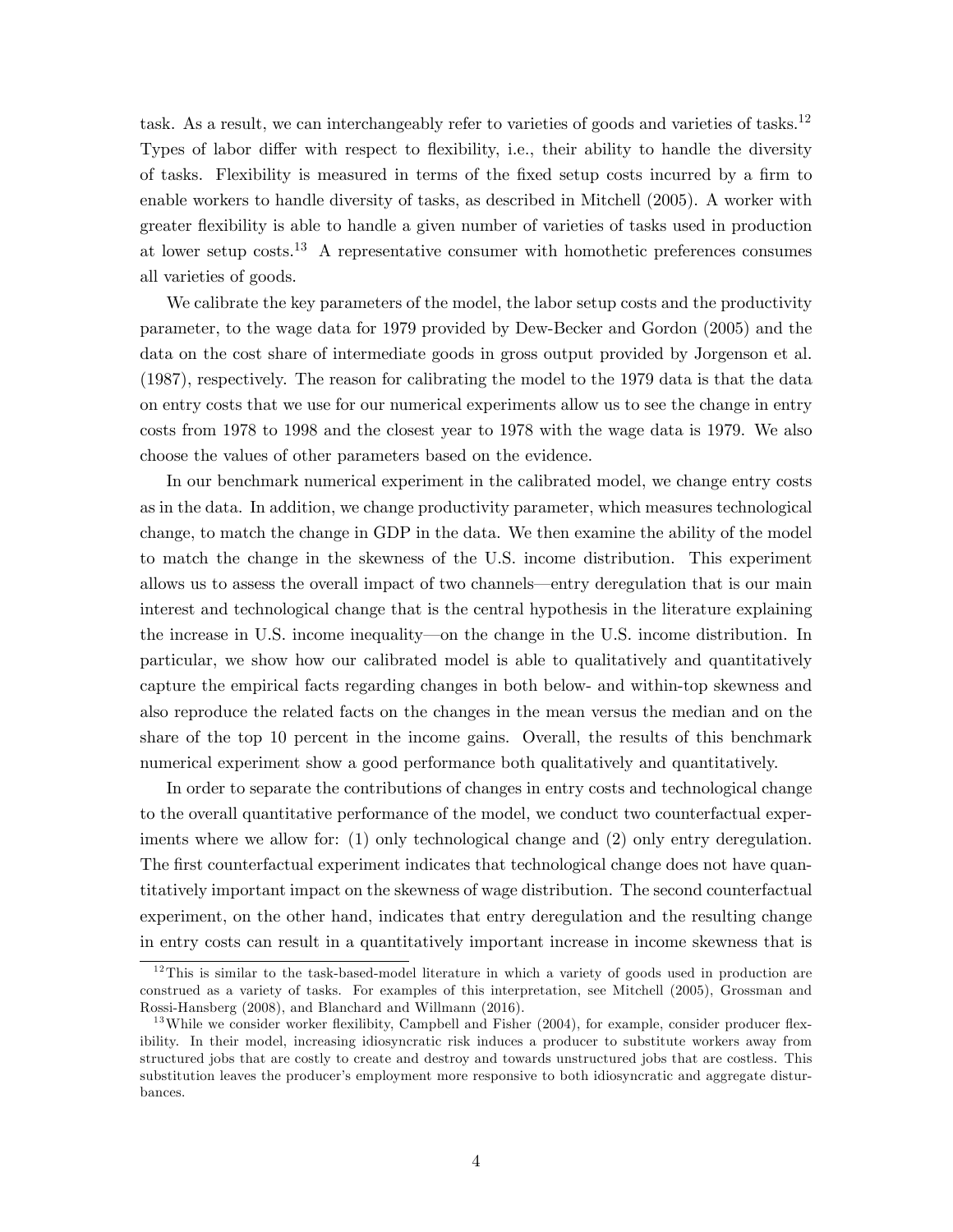consistent with the empirical facts mentioned above.

The key mechanism driving the results for entry deregulation is very simple. The reduction in entry costs increases the number of varieties produced, which directly increases the marginal products of labor of all types but the increase in the marginal products of the more-áexible labor with lower setup costs is disproportionately large. This is because a given decrease in entry costs corresponds to a larger decrease in total fixed costs—entry costs plus labor setup costs—for firms employing more-flexible workers with lower setup costs. Thus the relative demand and wages of the more-áexible labor increase, which makes the wage distribution more unequal.

It is worth emphasizing that our main mechanism is also consistent with available evidence. We link a decrease in entry costs to an increase in top skewness under the assumption that higher-skilled workers are more flexible in handling a variety of tasks. First, this link between entry costs and top skewness is compatible with the data shown in Figures 1 and 2. The countries with a greater reduction in entry costs have witnessed a larger growth in the income share of the top 10 percent. Second, the assumption about flexibility is also compatible with the data on Stanford business school alumni and Denmark's registry data. Using data on Stanford business school alumni, Lazear  $(2005, 2012)$  empirically confirmed that leaders, top income earners such as CEOs, are 'generalists' who are competent in many skills, i.e., are highly flexible.<sup>14</sup> Using Denmark's registry data, Frederiksen and Kato (2017) extended Lazear's analysis to the population of Danish workers and empirically confirmed that becoming a generalist is advantageous for career success.

Of course, there are a number of recent studies that strive to explain the causes and understand the effects of the observed changes in the skewness of wage income distribution. For example, one set of studies attempts to provide job-polarization-based explanations for the increase in below-top skewness (upper-tail inequality in the bottom 90 percent of income distribution has risen rapidly but lower-tail inequality has barely changed).<sup>15</sup> Here, "job polarizationî refers to employment shifts into high- and low-wage jobs at the expense of middle-wage jobs (Goos and Manning, 2007). For example, Autor et al. (2006) and Goldin and Katz (2007) both argue that computers strongly complement the non-routine tasks of high-wage jobs, directly substitute for the routine tasks found in many traditional middlewage jobs, and may have little impact on the non-routine manual tasks of many low-wage jobs. Furthermore, they note that this pattern of demand shifts appears to be reinforced by international outsourcing and offshoring. In fact, Blanchard and Willmann (2016) build a model in which trade can cause job polarization, and they derive policy implications regarding the potential differential impacts of strengthening educational institutions versus trade protection. Furusawa and Konishi (2013) also link trade to wage polarization.

Another set of studies attempts to analyze the effects of increased income skewness

 $141/3$  of the top 1 percent incomes go to CEOs in the U.S. (Bakija et al., 2012).

 $^{15}$ By comparison, Palley (2007) argues that financialization is a factor of the increased income inequality.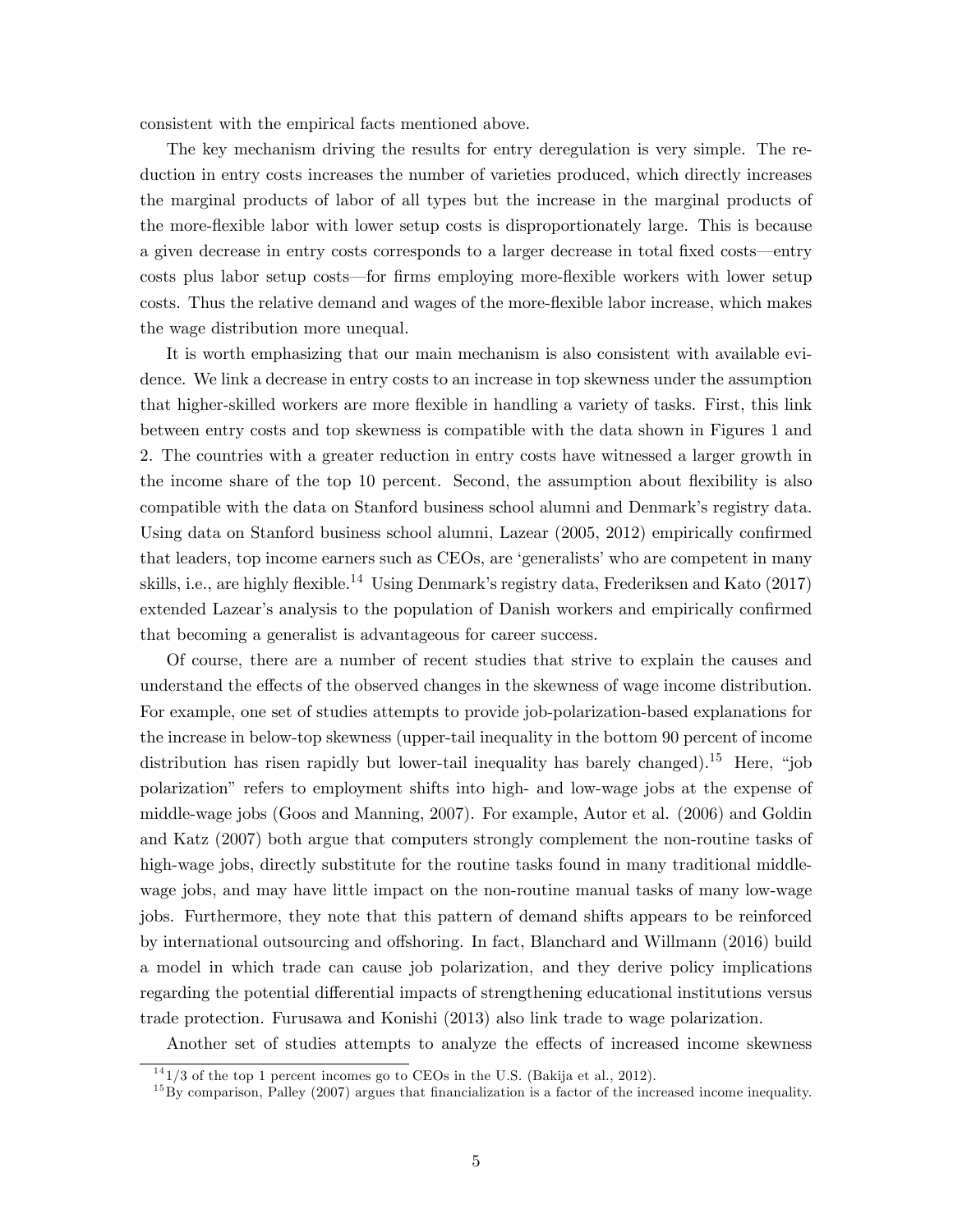on phenomena such as equity returns and Önancial crises. For example, Walentin (2010) develops a model to study the effects of increased labor income skewness on equity prices through an increase in stockholdersí share of aggregate labor income. Fitoussi and Saraceno (2010) and Hein (2011) both argue that increased income skewness can contribute to financial crises.

Our paper makes the following contributions to this line of studies. First, previous studies have paid significant attention to below-top skewness but little attention to withintop skewness due to the limitations of data. Although Dew-Becker and Gordon (2005) look at both below- and within-top skewness, as mentioned above they suggest a separate explanation for each, i.e., a different mechanism for each. They argue that while skill-biased technological change (the benefits of which are widespread) plays some role in explaining the observed rise in below-top skewness, the economics of superstars and escalating CEO pay premia are needed to explain the large increase in within-top skewness.<sup>16</sup> However, our paper provides a unified explanation for both types of skewness. That is, it uses a single mecanism based on entry costs, demonstrating that through a change in task variety, a decrease in entry costs due to entry deregulation can cause an increase in below-top skewness as well as a much larger increase in within-top skewness. Thus, while Dew-Becker and Gordon (2005) view below- and within-top skewness arising for different reasons, these are just two variations of the same phenomenon in our model, that is, both below- and within-top skewness are results of the differences in flexibility among workers.<sup>17</sup>

Second, our benchmark and counterfactual numerical experiments imply that differences in entry deregulation can cause significant differences in the top skewness between countries that have similar technological change. Thus, our paper provides an answer to the question posed by Piketty and Saez (2006): Why have top wages surged in English speaking countries in recent decades but not in continental Europe or Japan, which have gone through similar technological change? In fact, as Figures 1 and 2 indicate, entry deregulation has been more pronounced in English speaking countries. Jones and Kim (2018) also answer the same question. They argue that top skewness is determined by the interaction between two mechanisms. The one is that existing entrepreneurs expend effort to increase the profits from their existing ideas, which increases top skewness. The other is that outside innovators seek new ideas to replace incumbents in a process of creative destruction, which decreases top skewness. Economic forces, such as globalization, that affect these two mechanisms may explain differences in the top skewness between countries. Thus they provide a twomechanism-based answer, whereas our paper provides a single-mechanism-based one.

The rest of this paper is organized as follows: We develop our simple model in Section

 $16$ As mentioned in Dew-Becker and Gordon (2005, 2008), the increased superstar premia can also be interpreted as a result of a particular type of skill-biased technological change (e.g., the development of CDs, downloaded internet music, cable television, and other forms of "audience magnification"). They, however, still distinguish a cause of the increased CEO pay premia from that of the increased superstar premia. They argue that the CEO premia could depend on stock market valuations.

 $17$  Gabaix and Landier (2008) attribute the income difference within the top workers to firm size.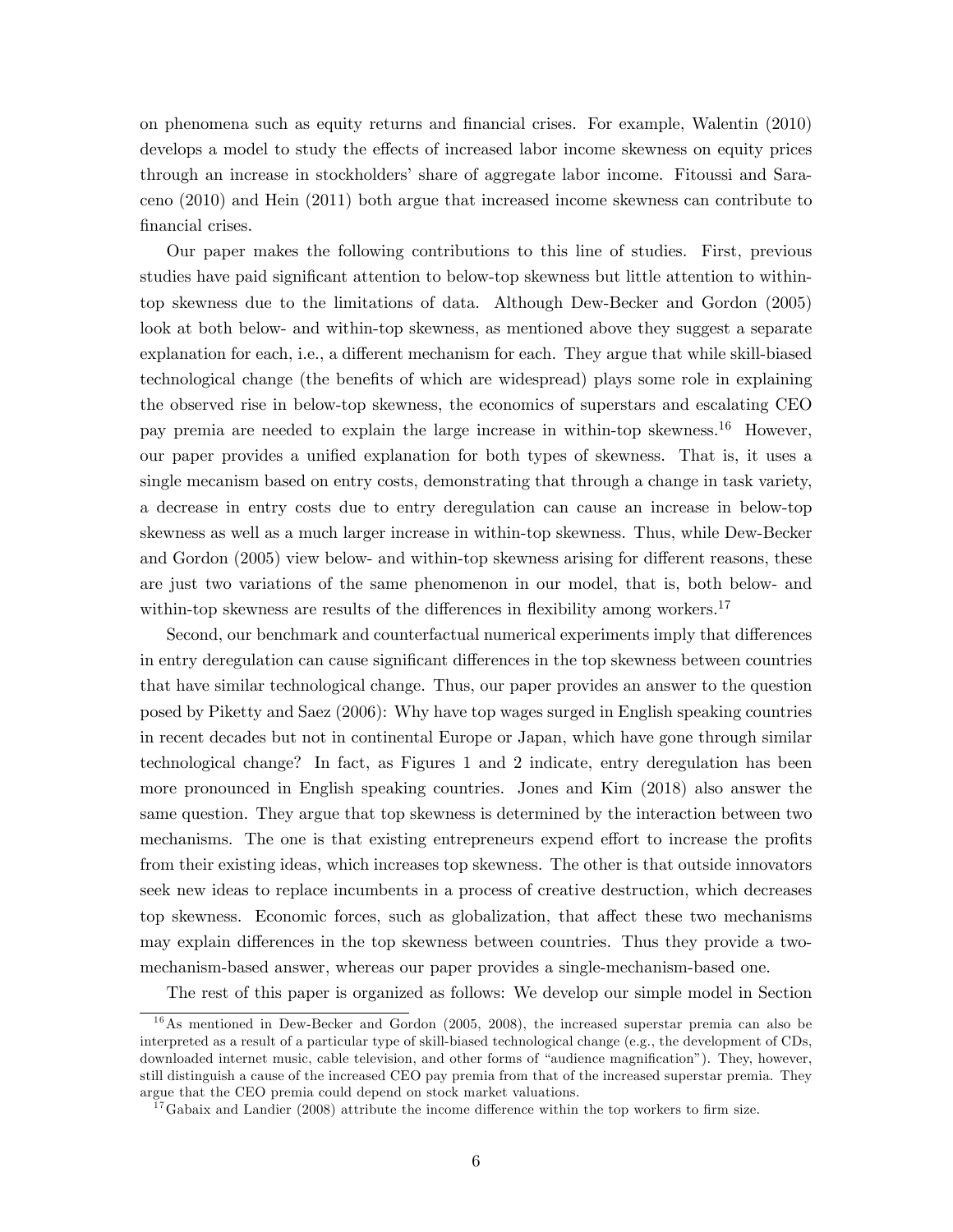2. Section 3 explains our calibration. In Section 4, we conduct our numerical experiments and also derive an important implication on Piketty and Saezís (2006) question. Section 5 concludes.

## 2 Model

Consider a country in which there are a variety of goods that are differentiated by the firms that produce them. Those goods produced are used both for consumption as final goods and for production as intermediate goods. There are also I types of workers  $i = 1, 2, ..., I$ <sup>18</sup> The production of each variety requires the combination of all varieties of goods and a specific type of labor. The country has a given endowment of each type of labor equal to  $L_i$ .

Handling each variety of good during the production constitutes a different task. Types of labor differ in their flexibility to handle the diversity of tasks, which is measured by fixed setup costs  $a_i$ , as it is in Mitchell (2005). Higher *i* reflects a greater flexibility/ability to handle task diversity, which translates into lower setup costs  $a_i$  so that  $a_1 > a_2 > ... > a_I$ . Therefore, higher i corresponds to higher skill in our model. As we will show later, moreflexible workers have higher wages, and particularly, the most flexible workers have top wages. This is consistent with the evidence that top income workers such as CEOs are  $\gamma$  egeneralists' (Lazear, 2005, 2012) who are competent in many skills, i.e., are highly flexible.

A representative consumer solves the problem of maximizing

$$
u = C,\t\t(1)
$$

subject to  $19$ 

$$
qC \leq \sum_{i=1}^{I} w_i L_i,
$$
  
\n
$$
C \geq 0.
$$
\n(2)

Here, C is the CES consumption aggregator for the consumer and  $q$  is its price.  $w_i$  is the wage for labor i. The CES aggregator  $C$  of different varieties is given by

$$
C = \left[ \int_D (C_z)^{\rho} dz \right]^{\frac{1}{\rho}}, \tag{3}
$$

where parameter  $\rho, \rho < 1$ , governs the elasticity of substitution,  $1/(1 - \rho)$ , between any two differentiated varieties in the interval  $D = [0, n]$  of the varieties of goods.

The technology for producing goods exhibits increasing returns to scale because of the

<sup>&</sup>lt;sup>18</sup>As will be shown later, the assumption that there are I types of workers allows us to analyze changes in inequality, such as the top/bottom ratio, the medium/bottom ratio, and the increased skewness within the top, in a simple manner.

 $19$ As will be shown later, we allow free entry of firms, which makes the profit of each firm zero. Thus there is no profit in the consumer's budget.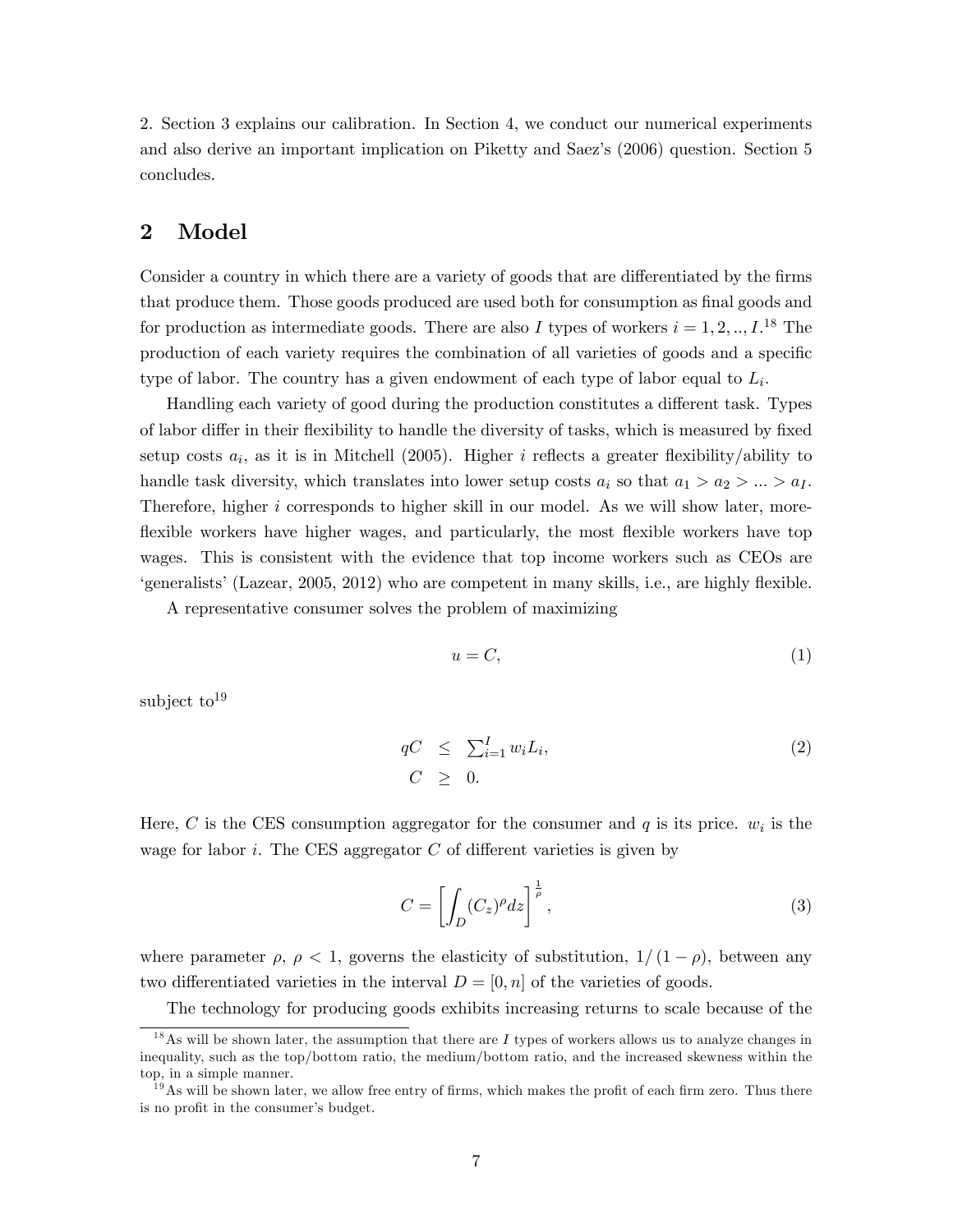presence of fixed costs. Specifically, every firm  $z \in D_i$ ,  $i = 1, 2, ..., I$ , has the production function

$$
y_{z,i} = \max\left\{\frac{1}{A} \left[ \left( \int_D x_{z',z}^{\rho} dz' \right)^{\varepsilon/\rho} + (l_{i,z} - a_i)^{\varepsilon} \right]^{1/\varepsilon} - F, 0 \right\}, \qquad z \in D_i, \tag{4}
$$

where  $A > 0$  is a productivity parameter and  $x_{z',z}$  and  $l_{i,z}$  refer to variety  $z'$  and worker  $i$ , respectively, used in the production of variety z. Thus, production requires varieties and workers with a nested CES function.<sup>20</sup> Here, firms face fixed costs of entry  $F > 0$  in terms of output, which are common across all Örms. As mentioned above, Örms also face Öxed setup costs for labor  $a_i$ , which are different across types of firms but the same across firms using labor type i. One might think of  $a_i$  as training costs that depend on labor type i. We note that due to  $a_i$  this production function is non-homothetic. Thus, total fixed costs consist of entry costs  $F$  in terms of output and setup costs  $a_i$ . For the results of this paper, the critical distinction between the two components of total fixed costs is that  $F$  does not depend on the type of labor employed whereas setup costs do. The manner in which these different components of fixed costs are modeled is not critical to the results.

It is important to note that although all firms create this composite good in-house, we assume that the same CES aggregator is used by all firms (and consumers) to convert varieties into a composite good. We assume it only to simplify aggregate demand functions for the varieties.

Let  $\tilde{c}_z(q, w_i; y_{z,i} + F, a_i)$  be the solution to the cost minimization problem for firm  $z \in D_i$ . Given that each firm produces output using a nested CES function with workers and a composite input made from varieties as inputs, the cost function can be written in terms of the sub-cost functions as follows:

$$
\tilde{c}_z (q, w_i; y_{z,i} + F, a_i) = w_i a_i + c_z (q, w_i) (y_{z,i} + F), \tag{5}
$$

where

$$
c_z(q, w_i) = A\left(q^{-\frac{\varepsilon}{1-\varepsilon}} + w_i^{-\frac{\varepsilon}{1-\varepsilon}}\right)^{-\frac{1-\varepsilon}{\varepsilon}}.
$$
\n
$$
(6)
$$

Thus, we can write  $\tilde{c}_z$  (.) as a linear function of  $y_{z,i} + F$ :

$$
\tilde{c}_z (q, w_i; y_{z,i} + F, a_i) = G_{1,i} + G_{2,i} (y_{z,i} + F), \qquad z \in D_i,
$$
\n(7)

where  $G_{1,i}$  and  $G_{2,i}$  are independent of a firm's choices.

The firms are monopolistic competitors facing a downward sloping demand curve, and

 $^{20}$ The firms in the model use one type of labor. This can be rationalized by interpreting them as real-world, within-firm units that employ workers with similar skills. In any case, in our numerical computations, firms in the model never find it optimal to combine labor of different types.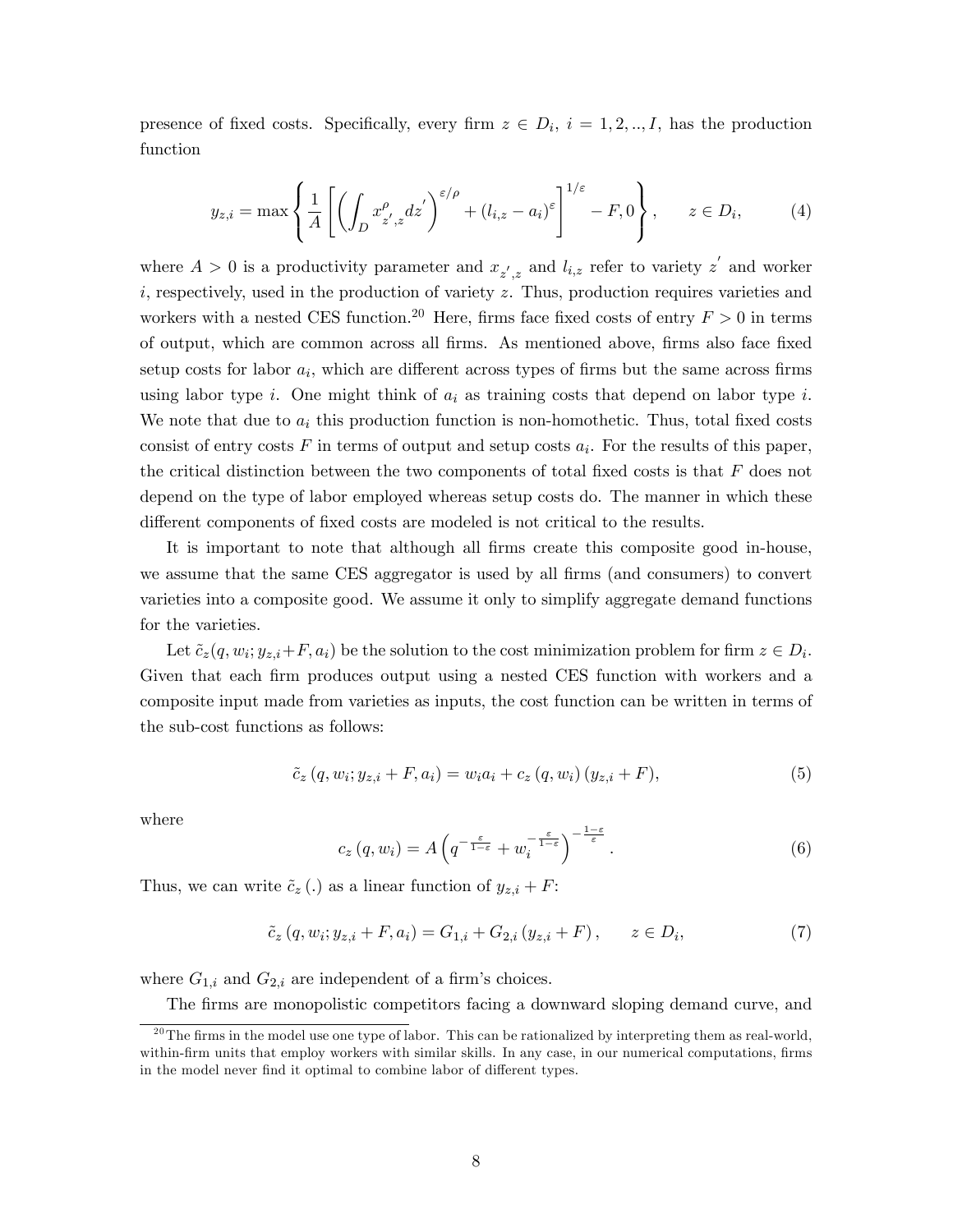firm  $z \in D_i$  sets its price  $q_{z,i}$  to maximize profits:

$$
\max \pi_{z,i} = q_{z,i} y_{z,i} - G_{1,i} - G_{2,i} (y_{z,i} + F), \tag{8}
$$

taking all other prices as given.

Let us derive the demand for each variety  $z \in D_i$ ,  $y_{z,i}$ . The demand by the consumer for variety  $z \in D_i$  is:

$$
C_{z,i} = \left(\frac{q_{z,i}}{q}\right)^{-\frac{1}{1-\rho}} \frac{\sum_{i=1}^{I} w_i L_i}{q},\tag{9}
$$

where  $q$  can be written as an exact consumption-based price index of the prices of individual varieties as follows:

$$
q = \left[ \int_D (q_z)^{-\frac{\rho}{1-\rho}} dz \right]^{-\frac{1-\rho}{\rho}}, \tag{10}
$$

where  $D$  is the set of all varieties, as defined earlier. Hence, we can write the consumption demand for variety  $z \in D_i$  faced by the firm as

$$
C_{z,i} = Eq_{z,i}^{-\frac{1}{1-\rho}},\tag{11}
$$

where

$$
E = \frac{\sum_{i=1}^{I} w_i L_i}{q^{-\frac{\rho}{1-\rho}}}.
$$
\n(12)

Thus, the consumption demand varies with price  $q_{z,i}$  with elasticity  $-1/(1 - \rho)$ .

We can also write the demand for input by each firm for variety  $z \in D_i$  as

$$
x_{z,z'} = T_i q_{z,i}^{-\frac{1}{1-\rho}},\tag{13}
$$

where

$$
T_i = A \left( \frac{c_z(q, w_i)}{Aq} \right)^{\frac{1}{1-\epsilon}} (y_{z,i} + F) \left( \frac{1}{q} \right)^{-\frac{1}{1-\rho}}.
$$
 (14)

Thus, the total consumption and input demand for variety  $z \in D_i$ ,  $y_{z,i}$ , can be expressed as

$$
y_{z,i} = T q_{z,i}^{-\frac{1}{1-\rho}}, \qquad z \in D_i,\tag{15}
$$

where

$$
T = E + \sum_{i=1}^{I} n_i T_i,
$$
\n<sup>(16)</sup>

which is again independent of a firm's choices.

Hence, given the number of varieties, the profit of firm  $z \in D_i$  can be rewritten as

$$
\pi_{z,i} = q_{z,i} T q_{z,i}^{-\frac{1}{1-\rho}} - G_{2,i} T q_{z,i}^{-\frac{1}{1-\rho}} - G_{1,i} - G_{2,i} F.
$$
\n(17)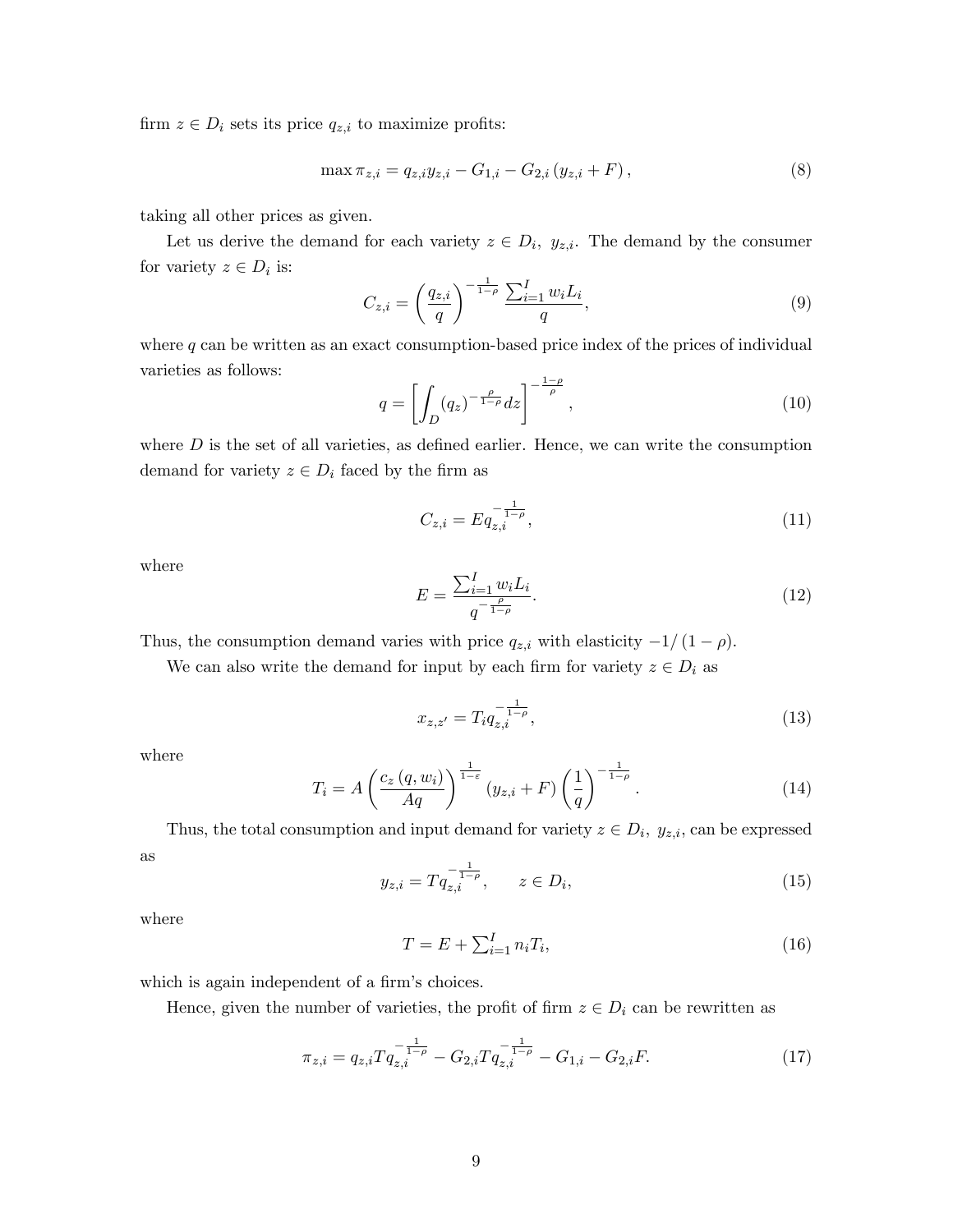The first order condition for profit maximization with respect to  $q_{z,i}$  then gives

$$
q_{z,i} = \frac{G_{2,i}}{\rho}, \qquad z \in D_i.
$$
\n
$$
(18)
$$

Further, we allow free entry. Then, by the zero profit condition for this  $q_{z,i}$ ,

$$
\pi_{z,i} = \frac{G_{2,i}}{\rho} y_{z,i} - G_{2,i} (y_{z,i} + F) - G_{1,i} = 0,
$$
\n(19)

we obtain

$$
y_{z,i} = \frac{\rho}{1 - \rho} \left( F + \frac{G_{1,i}}{G_{2,i}} \right), \qquad z \in D_i.
$$
 (20)

**Definition 1** An **equilibrium** is a vector of prices  $\{q_{z,i}, w_i\}_{i=1}^I$  and quantities  $\{C_{z,i}, y_{z,i}, l_{i,z}\}_{i=1}^I$ ,  $x_{z',z}, (z',z) \in D \times D$  and an interval  $D = [0,n]$  such that:

- 1. Given the prices, the consumption plans  $C_{z,i}$  solve the utility maximization problem of the consumer;
- 2. Given factor prices, price  $q_{z,i}$  and production plans (including the factor demands) of the firm  $z$  maximize profits and minimize costs;
- 3. Every firm  $z \in D$  earns zero profits;
- 4. The markets for goods clear

$$
C_{z,i} + \int_{D} x_{z,z'} dz' = y_{z,i}, \qquad z \in D_i;
$$
 (21)

5. The factor markets clear

$$
n_i l_{i,z} = L_i, \quad i = 1, 2, ..., I,
$$
\n(22)

where  $n_i$  is the measure of  $D_i$ ;

6. The number of varieties available for consumption is the number of varieties produced,

$$
D = \bigcup_{i=1}^{I} D_i = [0, n].
$$

#### 3 Calibration

In this section, we describe the calibration of the model. Table 1 shows the values of the parameters calibrated or chosen based on empirical evidence.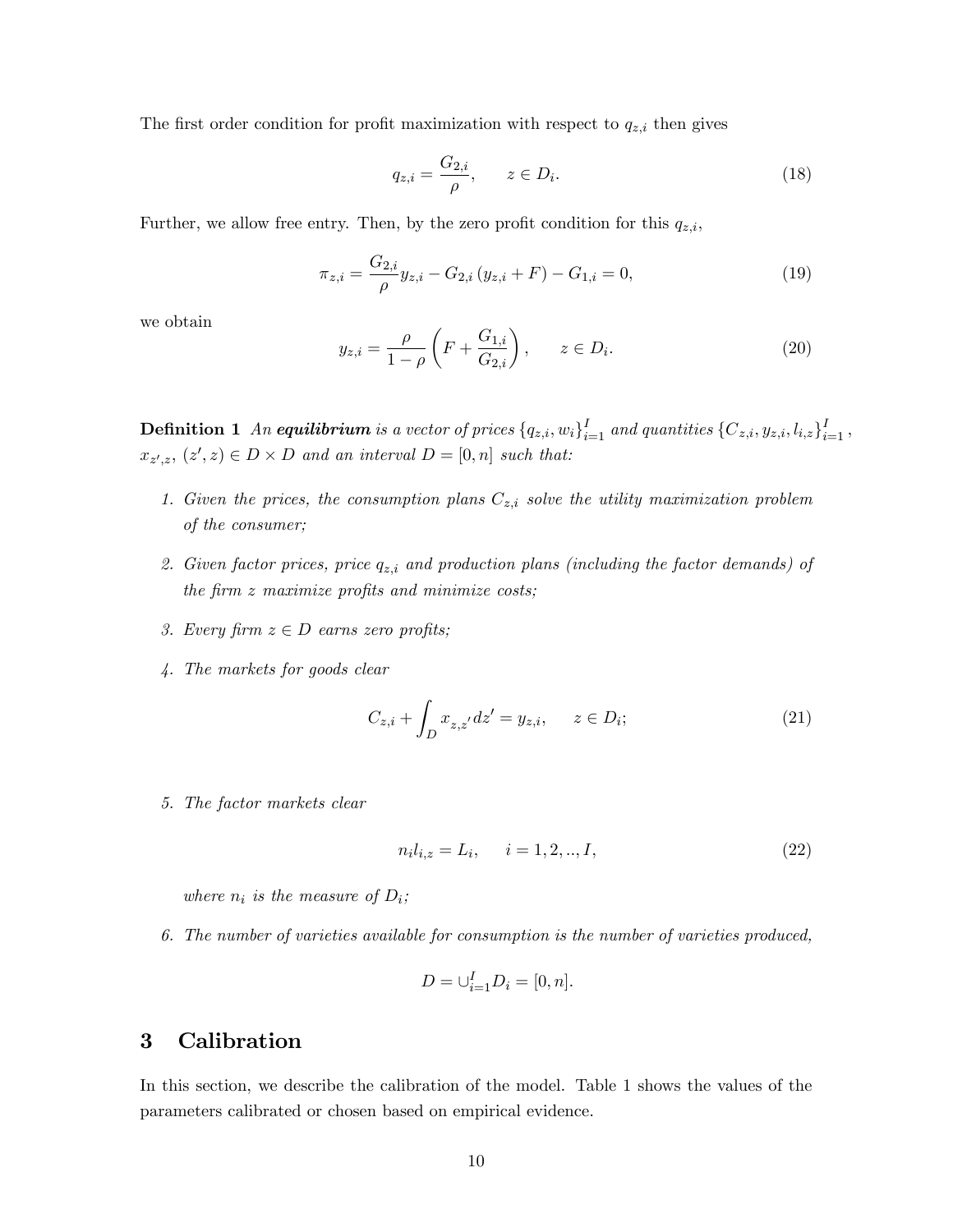We begin by choosing the values of some of the parameters based on the available evidence. We choose  $\rho = 5/6$ , which implies a 20 percent markup for the monopolistically competitive firms. This 20 percent markup is in accordance with the evidence relating to manufacturing industries in OECD countries presented by Martins et al. (1996). We also choose  $\varepsilon = 1/6$  so that the elasticity of substitution between inputs and labor,  $1/(1 - \varepsilon)$ , is 1.2. This is compatible with Rotemberg and Woodford's (1992) estimate. Basu (1995) notes that this elasticity (1.2) looks relatively large but is not surprising if service inputs are included. In fact, in our model, there is no distinction between varieties of manufactured or service inputs.

We next normalize the values of the fixed cost of entry,  $F$ , and the price index,  $q$ , to 1 and turn to calibrating the key parameters: the fixed setup costs,  $a_i$ , and the productivity parameter, A. We calibrate the setup costs so that the wage distribution generated by the model reproduces some of the major characteristics of the wage data for 1979 provided by Dew-Becker and Gordon  $(2005)$ .<sup>21</sup> The decision to use 1979 data is guided by the fact that we have data on the change in entry costs from 1978 to 1998 which we use in our numerical experiments in the next section and 1979 is the closest year to 1978 for which wage data is available. As we use the profile of wage distribution to calibrate setup costs, without loss of generality, we can divide the pool of workers into multiple types of equal measure. In particular, we set  $I = 20$ , so that there are 20 types of workers, each corresponding to a ventile. All types have the same measure with  $L_i = 5$  for  $i = 1, 2, ..., 20$ . Twenty is the minimum number of types needed to calibrate and analyze skewness within the top 10 percent. Types 19 and 20 constitute the top 10 percent, and thus type 19 versus type 20 is skewness within the top 10 percent. The average of workers of types 10 and 11 is the median. With the normalization of the setup costs for the most flexible worker  $a_{20} = 0$ , we calibrate values of  $a_1 - a_{19}$ . Then, as shown in Figure 3, the wage distribution generated by the model exactly captures the wages for the  $20^{th}$ ,  $50^{th}$ ,  $80^{th}$ ,  $90^{th}$ ,  $95^{th}$ , and  $99^{th}$  percentiles in the data. As also evident from Figure 3, the wage distribution curve has been generated through a smooth inter/extrapolation of the wages of 20 different types of workers that are generated by the model.

Lastly, we calibrate the productivity parameter,  $A$ . This parameter affects the cost share of labor in gross output. We, therefore, calibrate the value of A so that the cost share of labor in gross output is 0.5 and so is the cost share of intermediate goods. This is compatible with the evidence provided by Jorgenson et al. (1987) that the share of intermediate inputs in total manufacturing output is 50 percent or more over the period 1947–1979.

 $21$  For the 1979 wage data, see the top panel "Real and Adjusted Wage and Salary Percentiles in Year 2000 Dollars, Selected Years, 1966-2001" in Table 8 in Dew-Becker and Gordon (2005).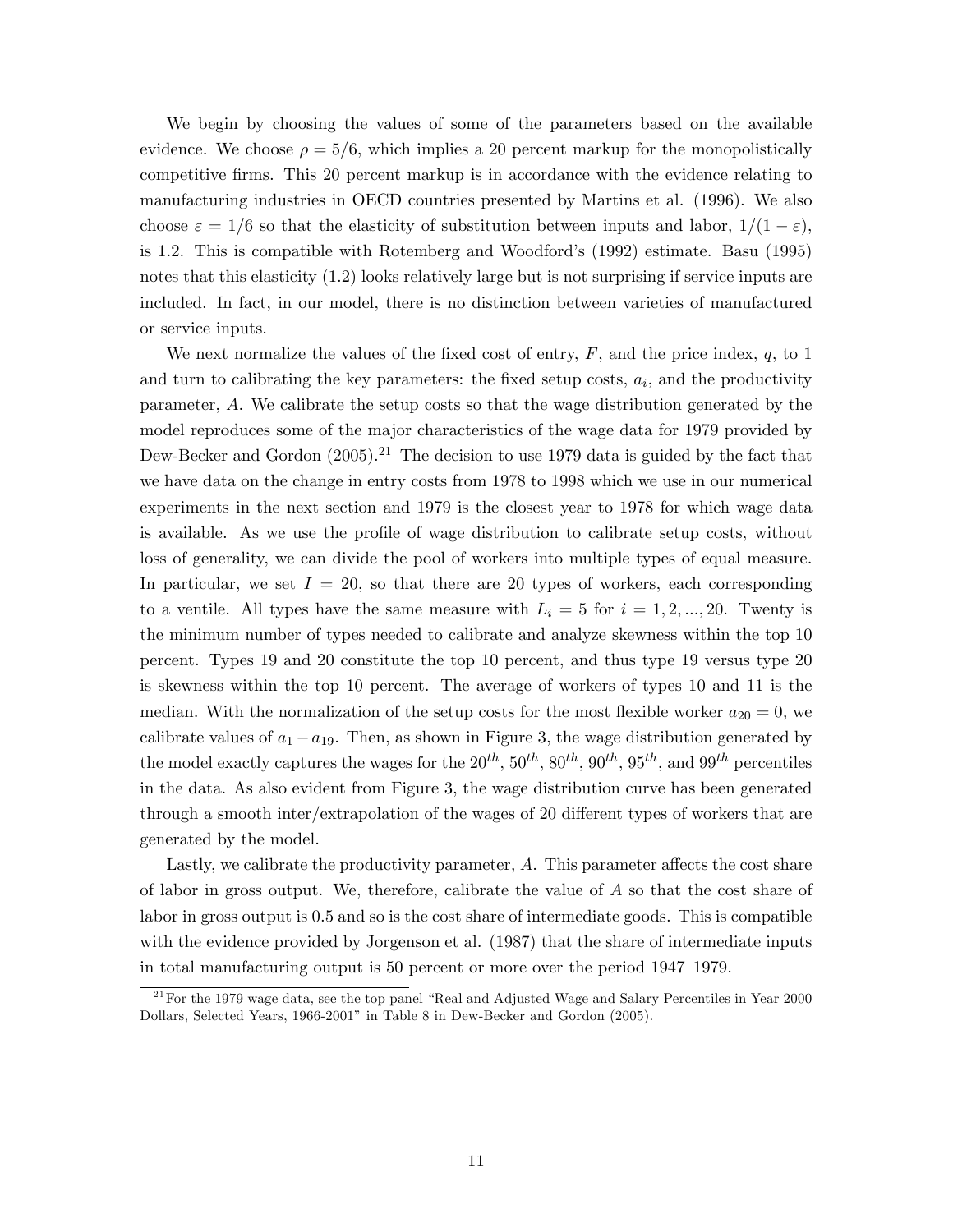### 4 Numerical Experiments

In this section, we assess the ability of the model to reproduce the changes in the U.S. wage income distribution over 1979–1999. In our benchmark experiment, we do so by accounting for both entry deregulation that is our main interest and technological change that is the central hypothesis in the literature explaining the increase in U.S. income inequality. Next, we also conduct two counterfactual experiments allowing for: (1) only technological change and (2) only entry deregulation. In each experiment, we see how our calibrated model can qualitatively and quantitatively capture the facts on both below- and within-top skewness and also reproduce the related facts on the mean versus median and on the share of the top in the gains.

# 4.1 Entry Deregulation, Technological Change, and Skewness of Income Distribution

We begin with the bechmark experiment. To capture entry deregulation, we decrease the fixed costs of entry,  $F$ , by 65 percent. This is in accordance with the evidence (see Figure 1) for the U.S. over  $1978-1998$  provided by Nicoletti et al.  $(2001)$ . This decrease corresponds to a 20.354 percent reduction in total fixed costs. Technological change is not directly observable. We account for it indirectly by decreasing (inverse) productivity parameter, A, by 4.92 percent to allow for gross output to increase by  $41.2$  percent over 1979–1999. This is in accordance with the evidence for the U.S. productivity growth presented by Dew-Becker and Gordon (2005). According to them, the average productivity of the nonfarm private business (NFPB) sector in the U.S. grew at the rate of 1.74 percent over 35 years (1966–2001) implying a productivity growth of 41.2 percent over 20 years.<sup>22,23</sup>

We, then, examine the ability of the model to match the change in the skewness of the U.S. income distribution. This experiment allows us to assess the overall impact of two channels—entry deregulation and technological change—on the change in the U.S. income distribution.

The resulting change in wage distribution is shown in Figure 4, which shows that the model is able to generate a substantial increase in skewness, especially within the top. Ironically, it generates too much within-top skewness relative to the data. More detailed quantitative performance based on measures used in the literature (see Table 2) can be summarized as follows:

1. Change in below-top skewness: In the data, from 1979 to 1999 the ratio of the  $50^{th}$ to the  $20^{th}$  percentile decreased by 0.52 percent, and the ratio of the  $90^{th}$  to the  $50<sup>th</sup>$  percentile increased by 19.23 percent with a difference between the two of 19.75

 $^{22}$  According to Dew-Becker and Gordon (2005), the average productivity growth over the same 1966-2001 period for the entire economy is 1.57 percent.

 $^{23}$ In our model, productivity growth and output growth are equivalent.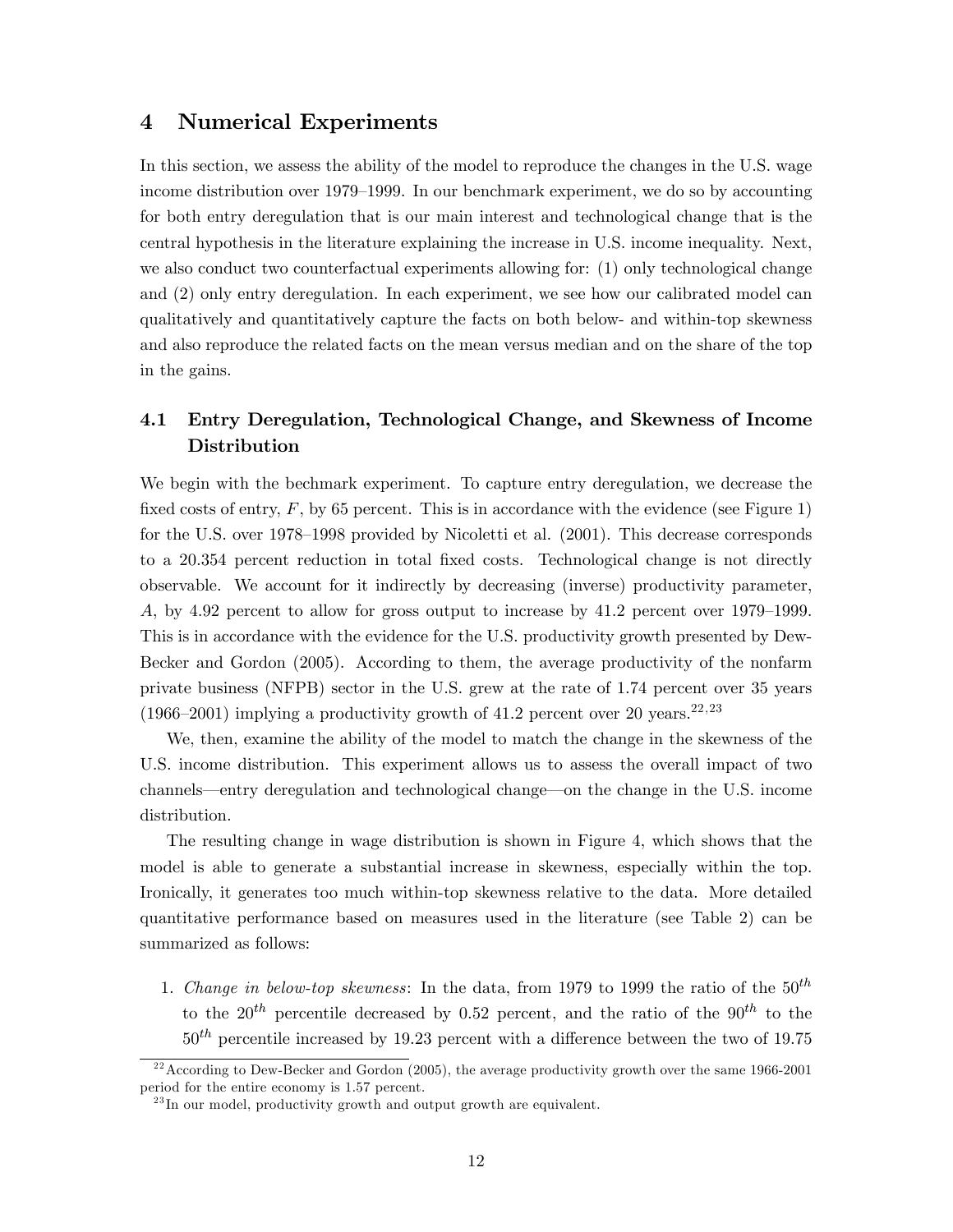percentage points.<sup>24</sup> In this experiment, these ratios respectively decrease by  $1.62$ percent and increase by 7.93 percent, which implies a difference of 9.55 percentage points.

- 2. Change in within-top skewness: In the data, from 1979 to 1999 the ratio of the  $99^{th}$ to the  $90<sup>th</sup>$  percentile increased by 32.74 percent. In this experiment, it increases by 79.85 percent. $25$
- 3. Change in mean versus median: In the data, from 1979 to 1999 the mean increased by  $45.71$  percent while the median increased by  $3.43$  percent with the difference being 42.28 percentage points.<sup>26</sup> In this experiment, the mean rises by 37.41 percent while the median rises by  $19.12$  percent, which implies a difference of  $18.29$  percentage points.
- 4. Share of the top 10 percent in total real wage gains: In the data, 54.61 percent of total real wage gains over 1979–1999 went to the top 10 percent.<sup>27</sup> In this experiment, it was 57.75 percent.

It is worth mentioning that, in this experiment, the top 6.7 percent of workers experience above-average wage growth. In the data, this number is 10 percent.

Overall, the results of this experiment show a good performance both qualitatively and quantitatively. The performance of the model vis-a-vis facts 1 and 3 above is a bit inferior. It may be pointed out that this is mainly driven by a much larger increase in the median in the model. In the next subsections, we separate the contributions of entry deregulation and technological change to the overall quantitative performance of the model.

#### 4.2 Counterfactual Experiment 1: Only Technological Change

In order to assess the role of technological change in the above change in wage income distribution, we now only change the productivity parameter,  $A$ . Specifically, keeping the fixed costs of entry,  $F$ , unchanged at the initial value 1, we decrease the (inverse) productivity parameter, A, by 4.92 percent as in the benchmark experiment. The resulting change in wage distribution shown in Figure 5 seems to suggest that technological change does a reasonable job of capturing changes in the below-top part of the wage income distribution, while it clearly fails to generate enough within-top skewness. More detailed quantitative performance based on measures used in the literature (see Table 2) can be summarized as follows:

<sup>&</sup>lt;sup>24</sup> See Dew-Becker and Gordon's (2005) Table 8. For the *ratios* for 1999, we take a geometric average of the data for 1997 and 2001.

 $^{25}\mathrm{See}$  footnote 24.

<sup>&</sup>lt;sup>26</sup>The mean is calculated from the data in Dew-Becker and Gordon's (2005) Table 2. The median for 1999 is a geometric average of that for 1997 and 2001 in Dew-Becker and Gordon's (2005) Table 8.

<sup>&</sup>lt;sup>27</sup>See Dew-Becker and Gordon's (2005) Table 7. For calculating the *level* of real wage of the top 10 percent for 1999, we take an arithmetic average of that for 1997 and 2001.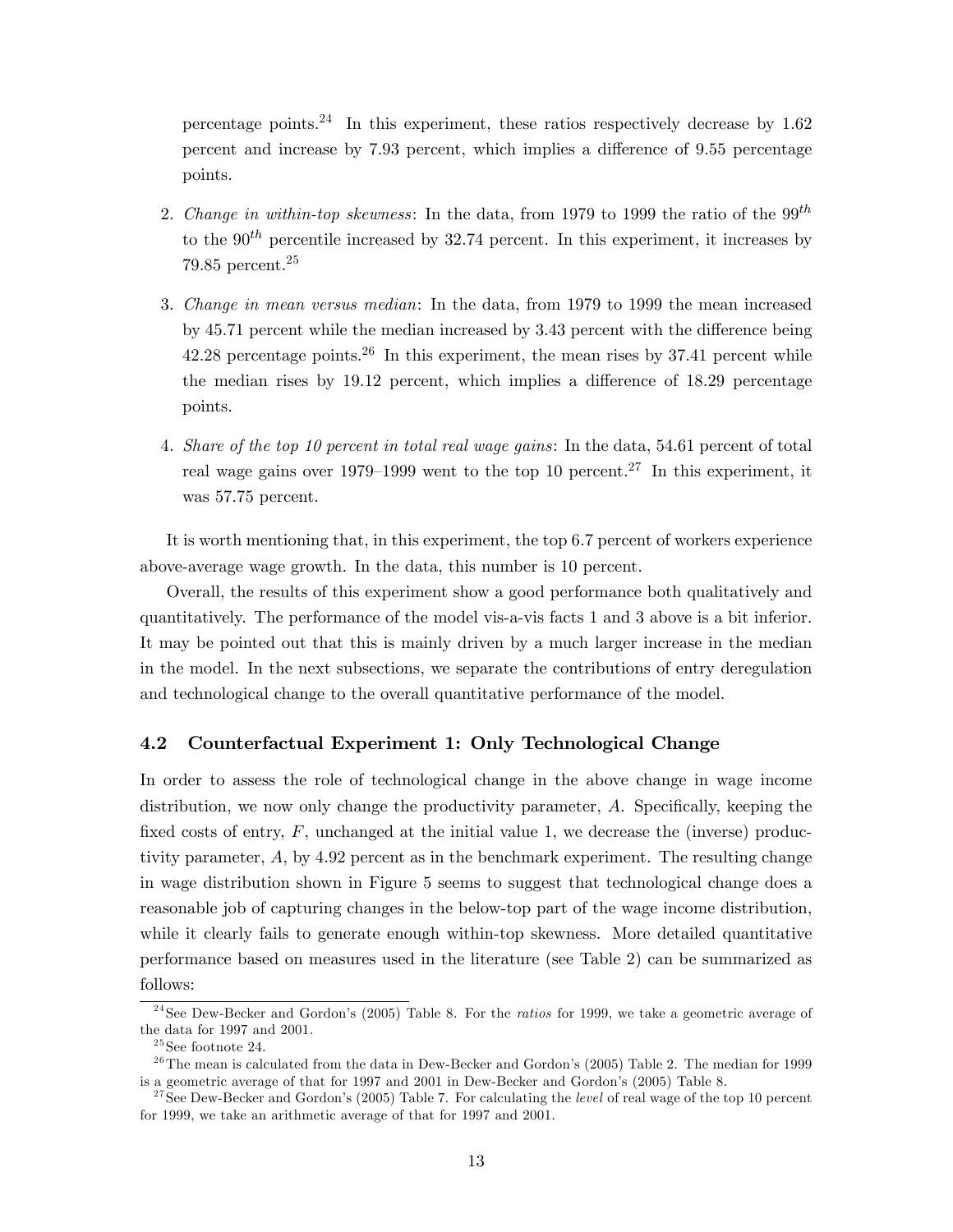- 1. Change in below-top skewness: In the data, from 1979 to 1999 the ratio of the  $50^{th}$ to the 20<sup>th</sup> percentile decreased by 0.52 percent, and the ratio of the 90<sup>th</sup> to the 50<sup>th</sup> percentile increased by  $19.23$  percent with a difference between the two of 19.75 percentage points. In this experiment, these ratios respectively decrease by 0.86 percent and increase by  $1.86$  percent, which implies a difference of  $2.72$  percentage points.
- 2. Change in within-top skewness: In the data, from 1979 to 1999 the ratio of the  $99^{th}$ to the  $90<sup>th</sup>$  percentile increased by 32.74 percent. In this experiment, it increases by 5.96 percent.
- 3. Change in mean versus median: In the data, from 1979 to 1999 the mean increased by  $45.71$  percent while the median increased by  $3.43$  percent with the difference being 42.28 percentage points. In this experiment, the mean rises by 13.92 percent while the median rises by 11.95 percent, which implies a difference of 1.97 percentage points.
- 4. Share of the top 10 percent in total real wage gains: In the data, 54.61 percent of total real wage gains over  $1979-1999$  went to the top 10 percent. In this experiment, it was 34.91 percent.

In this experiment, the percent of workers with the above-average wage growth is the top 10.77 percent, while it is the top 10 percent in the data.

As can be seen, this technological change is skill biased since this productivity growth increases the relative demand for more-flexible labor. Because higher skill corresponds to greater flexibility in our model, this technological change shows a positive skill bias. However, comparing the results of this counterfactual experiment with those of the benchmark experiment indicates that the skill bias of technological change does not have quantitatively important impact on the skewness of wage distribution. While visually its performance in explaining changes in below-top part of income distribution seems reasonable, quantitative assessment vis-a-vis facts 1 to 4 suggests otherwise.

#### 4.3 Counterfactual Experiment 2: Only Entry Deregulation

In this counterfactual experiment, we assess the role of entry deregulation in generating the increase in skewness of wage income distribution in the benchmark experiment. We do so by only changing the fixed costs of entry,  $F$ . Specifically, we keep the productivity parameter,  $A$ , unchanged at the initial level, and decrease entry costs,  $F$ , by 65 percent as in the benchmark experiment. The resulting change in wage distribution is shown in Figure 6, which clearly shows the ability of entry deregulation to explain changes in within-top skewness. More detailed quantitative performance based on measures used in the literature (see Table 2) can be summarized as follows:

1. Change in below-top skewness: In the data, from 1979 to 1999 the ratio of the  $50^{th}$ to the 20<sup>th</sup> percentile decreased by 0.52 percent, and the ratio of the 90<sup>th</sup> to the 50<sup>th</sup>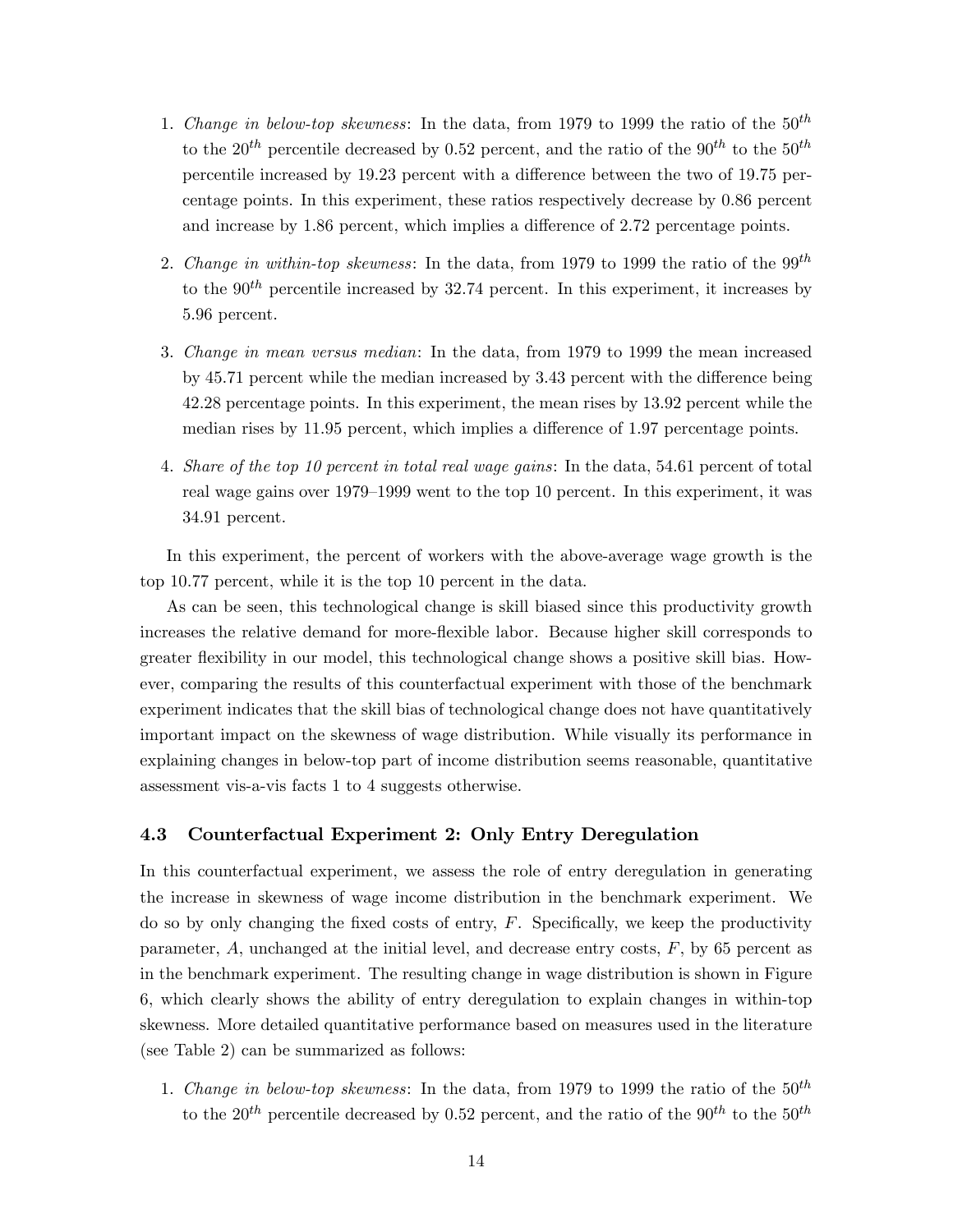percentile increased by 19.23 percent with a difference between the two of 19.75 percentage points. In this experiment, these ratios respectively decrease by 0.76 percent and increase by 6.64 percent, which implies a difference of 7.4 percentage points.

- 2. Change in within-top skewness: In the data, from 1979 to 1999 the ratio of the  $99^{th}$ to the  $90<sup>th</sup>$  percentile increased by 32.74 percent. In this experiment, it increases by 66.37 percent.
- 3. Change in mean versus median: In the data, from 1979 to 1999 the mean increased by 45.71 percent while the median increased by 3.43 percent with the difference being 42.28 percentage points. In this experiment, the mean rises by 19.46 percent while the median rises by 6.01 percent, which implies a difference of 13.45 percentage points.
- 4. Share of the top 10 percent in total real wage gains: In the data, 54.61 percent of total real wage gains over  $1979-1999$  went to the top 10 percent. In this experiment, it was 70.15 percent.

In this experiment, the percent of workers with the above-average wage growth is the top 6.77 percent, while it is the top 10 percent in the data.

The primary implication of this counterfactual experiment is that entry deregulation can result in a quantitatively important increase in the skewness of wage distribution that is consistent with the empirical facts outlined above. Comparing the results of this counterfactual experiment 2 with those of counterfactual experiment 1 reveals that the impact of entry deregulation is quantitatively much more important than that of the technological change.

The key mechanism driving the results of this experiment is actually very simple. The reduction in entry costs,  $F$ , results in a significant proliferation of the number of varieties produced. The number of varieties that are produced using type  $i$  labor,  $n_i$ , increases for all i. The overall number of varieties  $n (= n_1 + ... + n_{20})$  increases by about 180 percent  $(177.21$  percent). This rise in *n* directly increases the marginal products of labor of all types but the increase in the marginal products of the more-flexible labor with lower fixed setup  $\cos(s, a_i)$ , is disproportionately large. This is because a given decrease in F corresponds to a larger decrease in total fixed costs—entry costs plus labor setup costs—for firms employing more-flexible workers with lower setup costs. For example, the ratio of the total fixed costs of firms employing the most flexible workers to those employing the least flexible workers falls by about 59 percent. As a result, the relative demand and wages of the more-flexible labor rise, which causes the wage distribution to become more unequal, as shown in Figure 6. Note that as the more-áexible sectors (like every sector) use the composite intermediate input produced using all intermediate varieties, there is an indirect increase in the demand for the less-flexible labor as well. Overall, therefore, wages rise for all types of labor, but wages of the more-flexible labor increase more. For example, in this experiment,  $w_1$  rises by 5.07 percent whereas  $w_{20}$  rises by 63.40 percent.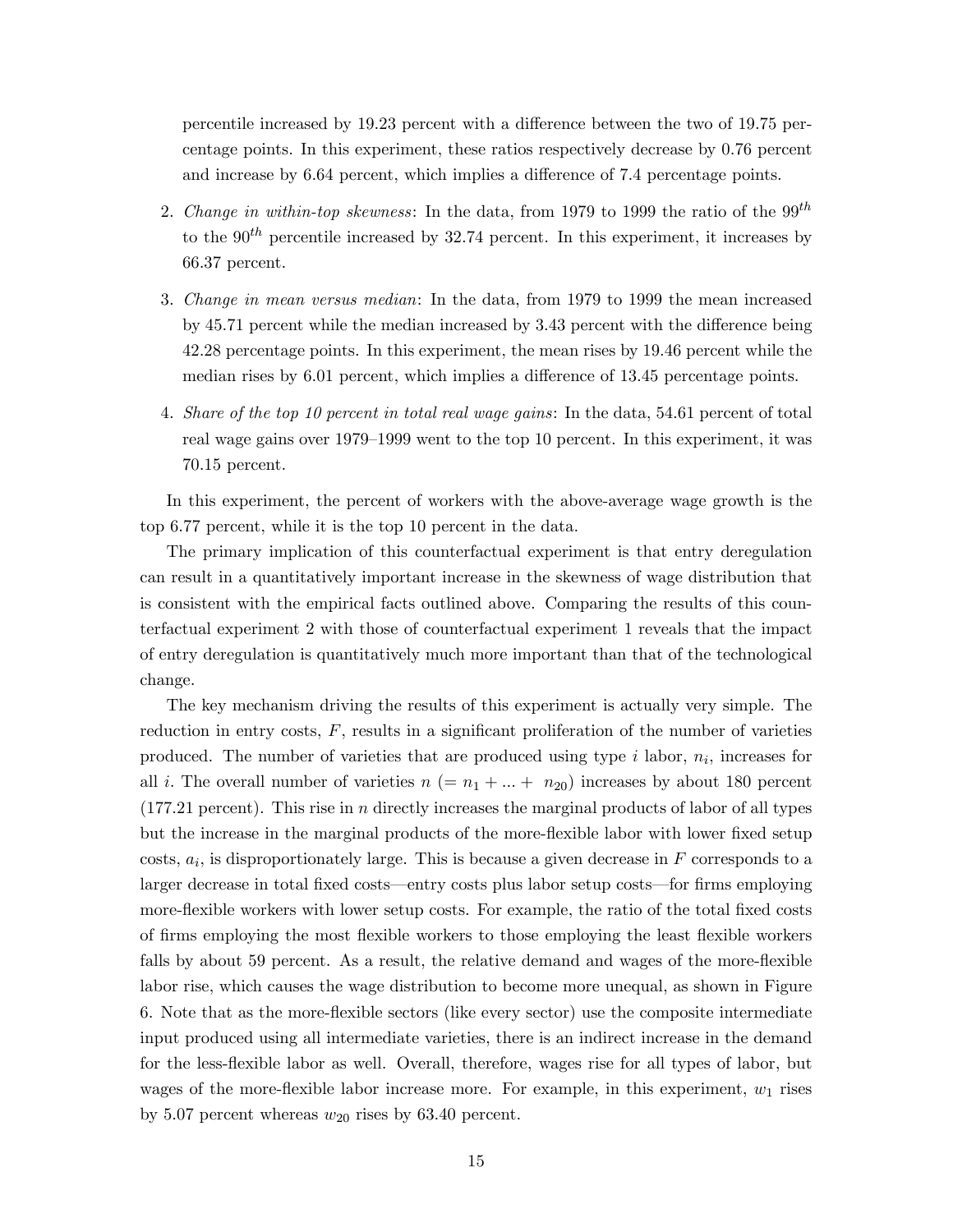To understand the mechanism in more detail, note that the reduction in  $F$  increases the number of varieties produced by all labor types. However, the proportionally large decrease in F results in a disproportionately larger increase in the number of varieties produced by the more-flexible labor. This can be seen from looking at the distribution of varieties for the case of only entry deregulation in Figure 7 (left panel). Specifically,  $n_1$  rises by only 0.32 percent while  $n_{20}$  rises by 301.81 percent! This relative increase in the number of varieties produced by more-flexible labor translates into an increase in these varieties' share in GDP, as shown in Figure 7 (right panel). In contrast, these two effects are very weak for the case of only technological change as a look at the distribution of varieties and GDP share for that case reveals.

As the amount of each type of labor,  $L_i$ , is fixed, an increase in  $n_i$  implies that the size of each type of firm  $i$ , measured by the size of employment, decreases. Then the employment size of firms using the more-flexible workers shows a larger decrease. This is because while  $L_i$  is fixed,  $n_i$  shows a larger increase for firms using the more-flexible labor as has shown in Figure 7. The average size of firms, measured by output, also decreases from 22.12 to 8.65.<sup>28</sup> This implication of the model is consistent with the evidence documented by, e.g., Davis and Haltiwanger (1991) and Mitchell (2005). Both of these studies show that the size of U.S. manufacturing plants declined during the second half of the 20th century.

Though we do not report the results here, as an alternative experiment we also decrease entry costs, F, by 88.45 percent. This is in accordance with the evidence for the U.S. over 1978–1997 provided by Ebell and Haefke  $(2009)$ , which has been shown in Figure 2. As expected, this can result in a more quantitatively important increase in the skewness of wage distribution.

#### 4.4 An Answer to Piketty and Saezís (2006) Question

Our numerical experiments suggest an answer to the following question posed by Piketty and Saez (2006): Why have top wages surged in English speaking countries in recent decades but not in continental Europe or Japan, which have gone through similar technological changes? In fact, as shown in Figures 1 and 2, the increase in top incomes in the U.S. since the late 1970s was much greater than in continental Europe and Japan (see also Dew-Becker and Gordon, 2008).

A comparison of our benchmark and counterfactual numerical experiments readily shows that technological change is not that important a source of increased skewness of the wage income distribution. On the other hand, entry policy possibly is. This, in turn, implies that differences in entry deregulation can cause significant differences in the top skewness between countries that have similar technological change. Thus, our paper suggests differences in entry policy changes as one explanation for these differences in the experience of English speaking countries versus continental Europe or Japan.

 $^{28}$ The average size of firms, measured by the *value* of output, also decreases from 27.10 to 11.84.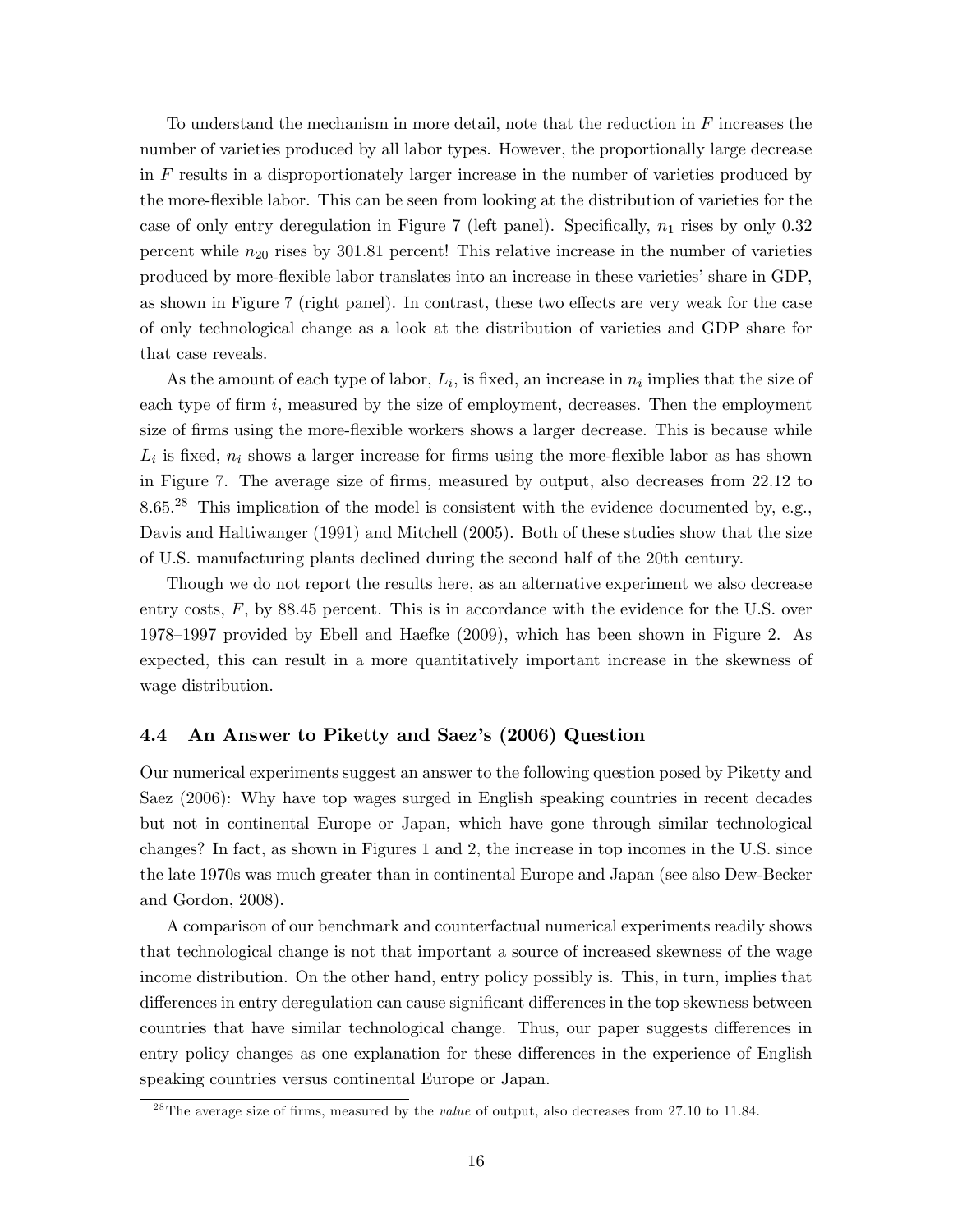To be more explicit, consider our benchmark experiment and counterfactual experiment 1. In both experiments, technlogical change is the same, but the former also has entry deregulation. Their results together show that entry deregulation is a very powerful driver to (top) income skewness. Thus, countries with similar technological change but with different experiences vis-a-vis entry deregulation can have significant differences in the evolution of (top) income skewness, which can provide an answer to Piketty and Saezís (2006) question.

Consider, for example, the U.S. and Japan. According to Nicoletti et al. (2001) (see Figure 1), over  $1978-1998$  the entry costs decreased by 44 percent in Japan and by 65 percent in the U.S. Thus Japan showed a lesser decrease in entry costs than the U.S. This might be a factor responsible for a lesser increase in top income skewness in Japan compared to the U.S. It is worth mentioning other factors that might also be weakening the top skewness in Japan. As Ito (1992), for example, documents, one characteristic of the Japanese labor market is rotation, pursuant to which workers rotate through different tasks requiring various skills early in their careers. "It is sometimes said that in Japan a generalist is valued more than a specialist" (Ito,  $1992$ , p. 214). It is thus possible that, due to rotation, the share of flexible workers is larger in Japan and the top skewness is therefore smaller in Japan than in the U.S.

### 5 Conclusion

The main purpose of this paper was to develop a simple model that provides a unified explanation of the facts on both below- and within-top skewness. It linked a decrease in the Öxed costs of entry to an increase in top income skewness under the assumption that higher-skilled workers are more flexible in handling a variety of tasks. Using a calibrated model, our numerical experiments showed that by increasing task variety, a decrease in entry costs due to entry deregulation can be a quantitatively important source of such wage income changes. Moreover, the numerical experiments implied that the observed differences in entry deregulation significantly cause differences in the top skewness between countries that have similar technological changes, which can provide an answer to Piketty and Saezís (2006) question.

This paper focused on entry deregulation and technological change as factors affecting wage income skewness. As Dew-Becker and Gordon (2005, 2008) argue, however, unions, immigration, and trade could be also possible factors.<sup>29</sup> We leave the assessment of contributions of these factors to income skewness to future research.

 $^{29}$ Dew-Becker and Gordon (2005, 2008) also discuss unions, immigration, and trade as other factors a§ecting the below-top inequality. Dew-Becker and Gordon (2008) go beyond these three factors to also discuss the real minimum wage and the progressivity of taxation.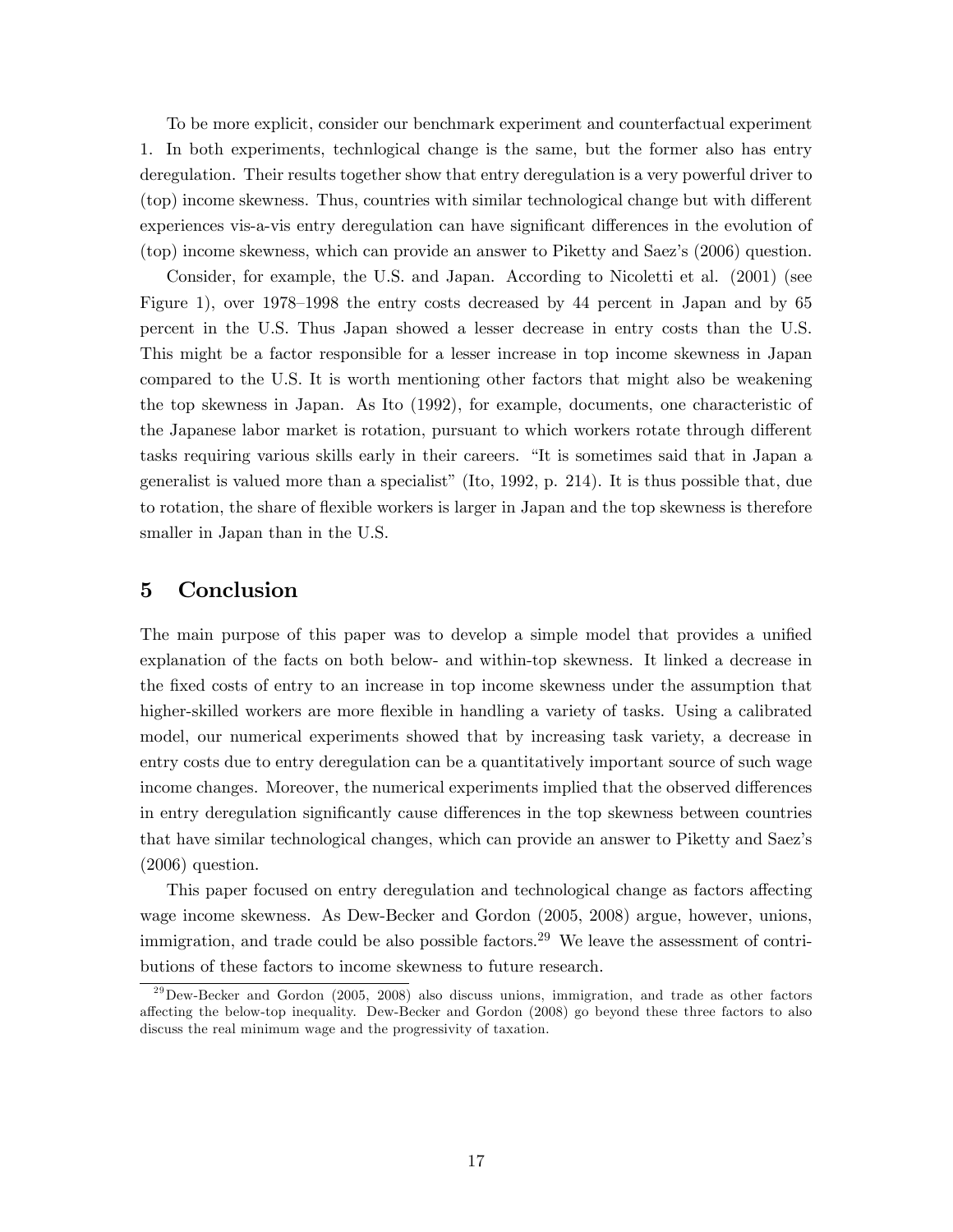# References

- Atkinson, Anthony B., Thomas Piketty, and Emmanuel Saez. 2011. "Top Incomes in the Long Run of History." Journal of Economic Literature,  $49(1): 3-71$ .
- Autor, David H., Lawrence F. Katz, and Melissa S. Kearney. 2006. "The Polarization of the U.S. Labor Market." American Economic Review,  $96(2)$ : 189–94.
- Bach, Stefan, Giacomo Corneo, and Viktor Steiner. 2007. "From Bottom to Top: The Entire Distribution of Market Income in Germany, 1992–2001." IZA Discussion Papers 2723, Institute for the Study of Labor (IZA).
- Bakija, Jon, Adam Cole, and Bradley T. Heim. 2012. "Jobs and Income Growth of Top Earners and the Causes of Changing Income Inequality: Evidence from U.S. Tax Return Data." Working Paper, Williams College.
- Basu, Susanto. 1995. "Intermediate Goods and Business Cycles: Implications for Productivity and Welfare." American Economic Review, 85(3): 512-31.
- Blanchard, Emily and Gerald Willmann. 2016. "Trade, Education, and the Shrinking Middle Class." Journal of International Economics, 99: 263–78.
- Campbell, Jeffrey R. and Jonas D. M. Fisher. 2004. "Idiosyncratic Risk and Aggregate Employment Dynamics." Review of Economic Dynamics, 7(2): 331-53.
- Carrington, William J. and Pedro J. F. de Lima. 1996. "The Impact of 1970s Repatriates from Africa on the Portuguese Labor Market." Industrial and Labor Relations Review,  $49(2)$ : 330-47.
- Davis, Steve J. and John Haltiwanger. 1991. "Wage Dispersion between and within U.S. Manufacturing Plants, 1963–86.<sup>n</sup> Brookings Papers on Economic Activity: Mi $croe conomics, 1991: 115–200.$
- Dew-Becker, Ian. 2008. "How Much Sunlight Does it Take to Disinfect a Boardroom? A Short History of Executive Compensation Regulation." CESifo Working Paper Series 2379, CESifo Group Munich.
- Dew-Becker, Ian and Robert J. Gordon. 2005. "Where Did Productivity Growth Go? Inflation Dynamics and the Distribution of Income." Brookings Papers on Economic Activity,  $36(2)$ :  $67-150$ ; also NBER Working Papers 11842, National Bureau of Economic Research, Inc.
- Dew-Becker, Ian and Robert J. Gordon. 2008. "Controversies about the Rise in American Inequality: A Survey.î NBER Working Papers 13982, National Bureau of Economic Research, Inc.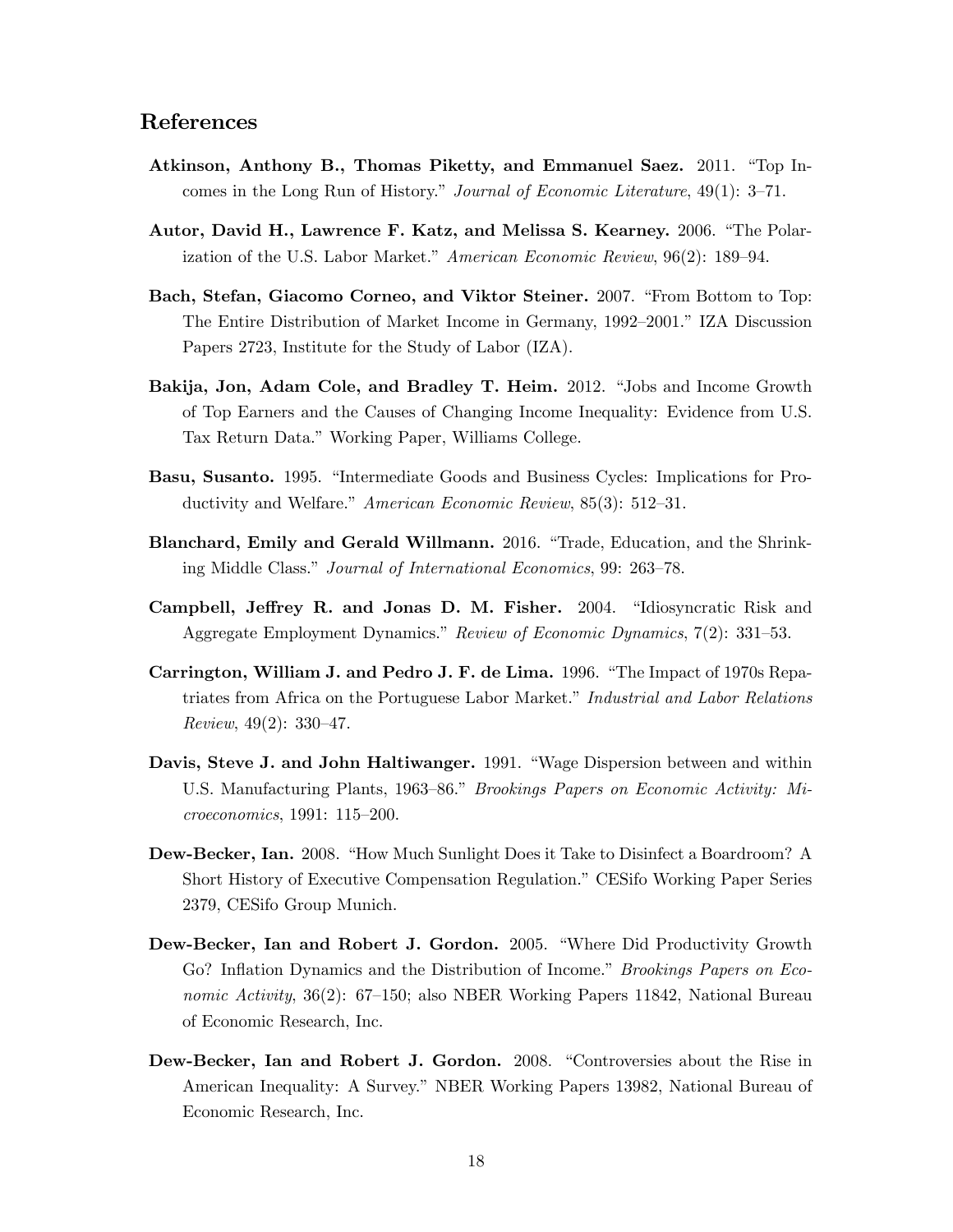- Dustmann, Christian, Johannes Ludsteck, and Uta Schönberg. 2009. "Revisiting the German Wage Structure." Quarterly Journal of Economics,  $124(2)$ : 843–81.
- Ebell, Monique and Christian Haefke. 2009. "Product Market Deregulation and the US Employment Miracle." Review of Economic Dynamics, 12(3): 479–504.
- Fitoussi, Jean-Paul and Francesco Saraceno. 2010. "Inequality and Macroeconomic Performance." Documents de Travail de l'OFCE 2010-13, Observatoire Francais des Conjonctures Economiques (OFCE).
- Frederiksen, Anders and Takao Kato. 2017. "Human Capital and Career Success: Evidence from Linked Employer–Employee Data." Economic Journal, forthcoming.
- Furusawa, Taiji and Hideo Konishi. 2013. "International Trade and Income Inequality." Working Paper, Hitotsubashi University and Boston College.
- Gabaix, Xavier and Augustin Landier. 2008. "Why Has CEO Pay Increased So Much?" Quarterly Journal of Economics,  $123(1)$ : 49–100.
- Goldin, Claudia and Lawrence F. Katz.  $2007$ . "Long-Run Changes in the Wage Structure: Narrowing, Widening, Polarizing." Brookings Papers on Economic Activity,  $38(2)$ : 135–68.
- Goos, Maarten and Alan Manning. 2007. "Lousy and Lovely Jobs: The Rising Polarization of Work in Britain." Review of Economics and Statistics,  $89(1)$ : 118–33.
- Gordon, Robert J. 2009. "Misperceptions About the Magnitude and Timing of Changes in American Income Inequality.î NBER Working Papers 15351, National Bureau of Economic Research, Inc.
- Grossman, Gene M. and Esteban Rossi-Hansberg. 2008. "Trading Tasks: A Simple Theory of Offshoring." American Economic Review, 98(5): 1978–97.
- Hein, Eckhard. 2011. "Distribution, 'Financialisation' and the Financial and Economic Crisis: Implications for Post-crisis Economic Policies." IPE Working Papers 09/2011, Berlin School of Economics and Law, Institute for International Political Economy  $(IPE)$ .
- Ito, Takatoshi. 1992. The Japanese Economy. Cambridge, MA: MIT Press.
- Jones, Charles I. and Jihee Kim. 2018. "A Schumpeterian Model of Top Income Inequality." Journal of Political Economy, forthcoming.
- Jorgenson, Dale W., Frank M. Gollop, and Barbara M. Fraumeni. 1987. *Pro*ductivity and U.S. Economic Growth. Cambridge, MA: Harvard University Press.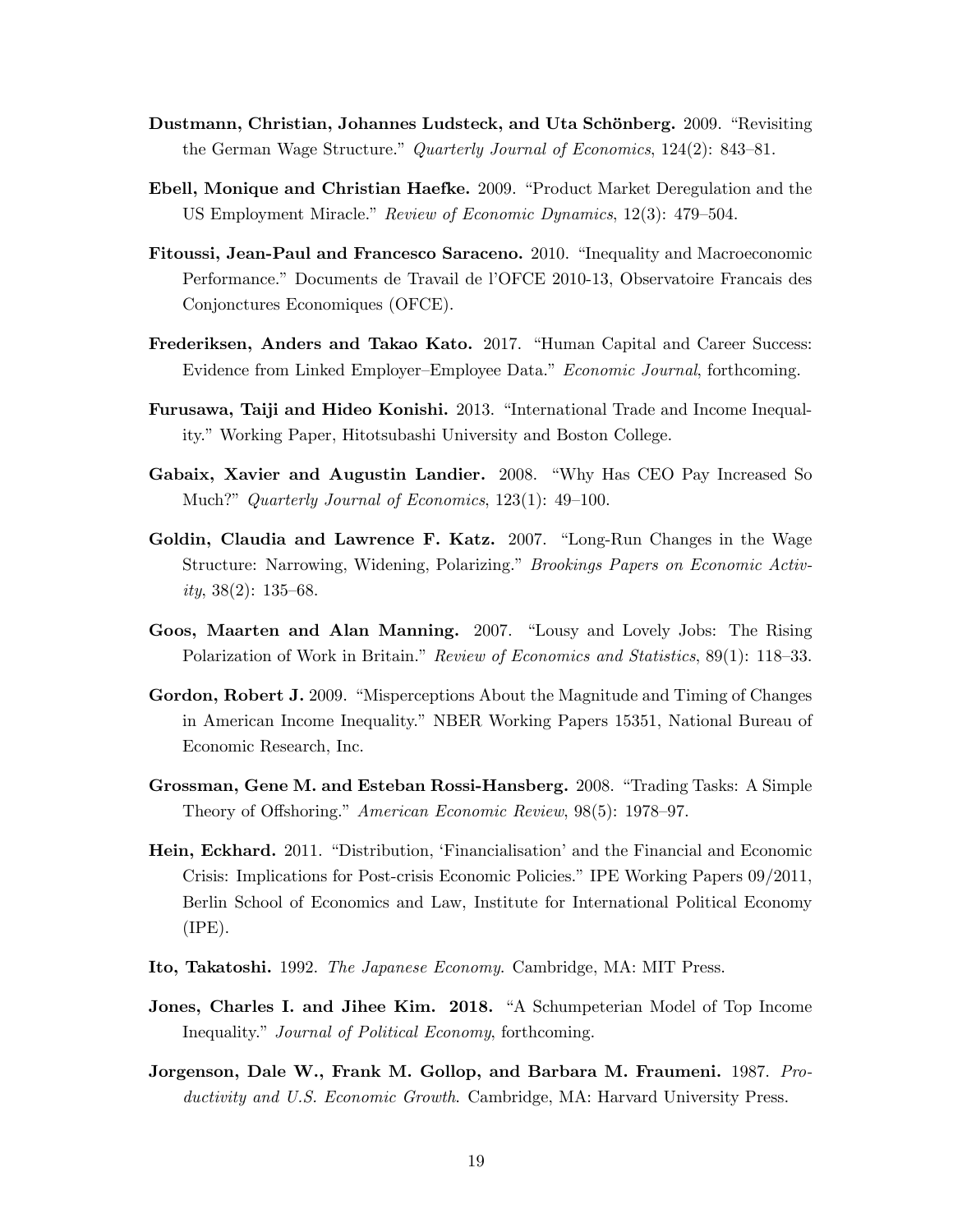- Kaplan, Steven N. and Joshua Rauh. 2010. "Wall Street and Main Street: What Contributes to the Rise in the Highest Incomes?" Review of Financial Studies,  $23(3)$ : 1004-50.
- Lazear, Edward P. 2005. "Entrepreneurship." Journal of Labor Economics, 23(4): 649 80.
- Lazear, Edward P. 2012. "Leadership: A Personnel Economics Approach." Labour Economics,  $19(1)$ :  $92-101$ .
- Levy, Frank and Peter Temin. 2007. "Inequality and Institutions in 20th Century America." NBER Working Papers 13106, National Bureau of Economic Research, Inc.
- Martins, Joaquim O., Stefano Scarpetta, and Dirk Pilat. 1996. "Mark-Up Ratios in Manufacturing Industries: Estimates for 14 OECD Countries." OECD Economics Department Working Papers No. 162.
- Mitchell, Matthew F. 2005. "Specialization and the Skill Premium in the 20th Century." International Economic Review,  $46(3)$ : 935–55.
- Nicoletti, Giuseppe, Andrea Bassanini, Ekkehard Ernst, SÈbastien Jean, Paulo Santiago, and Paul Swaim. 2001. "Product and Labour Markets Interactions in OECD Countries.îOECD Economics Department Working Papers No. 312.
- **Palley, Thomas I.** 2007. "Financialization: What It Is and Why It Matters." Working Papers wp153, Political Economy Research Institute, University of Massachusetts at Amherst.
- Piketty, Thomas and Emmanuel Saez. 2006. "The Evolution of Top Incomes: A Historical and International Perspective." American Economic Review,  $96(2): 200-$ 05.
- Roine, Jesper and Daniel Waldenström. 2008. "The Evolution of Top Incomes in an Egalitarian Society: Sweden, 1903–2004.<sup>n</sup> Journal of Public Economics, 92(1–2): 366-87.
- Roine, Jesper and Daniel Waldenström. 2011. "Common Trends and Shocks to Top Incomes: A Structural Breaks Approach." Review of Economics and Statistics, 93(3): 832-46.
- Rosen, Sherwin. 1981. "The Economics of Superstars." American Economic Review,  $71(5): 845-58.$
- Rotemberg, Julio J. and Michael Woodford. 1992. "The Effects of Energy Price Increases on Economic Activity." Working Paper, Massachusetts Institute of Technology.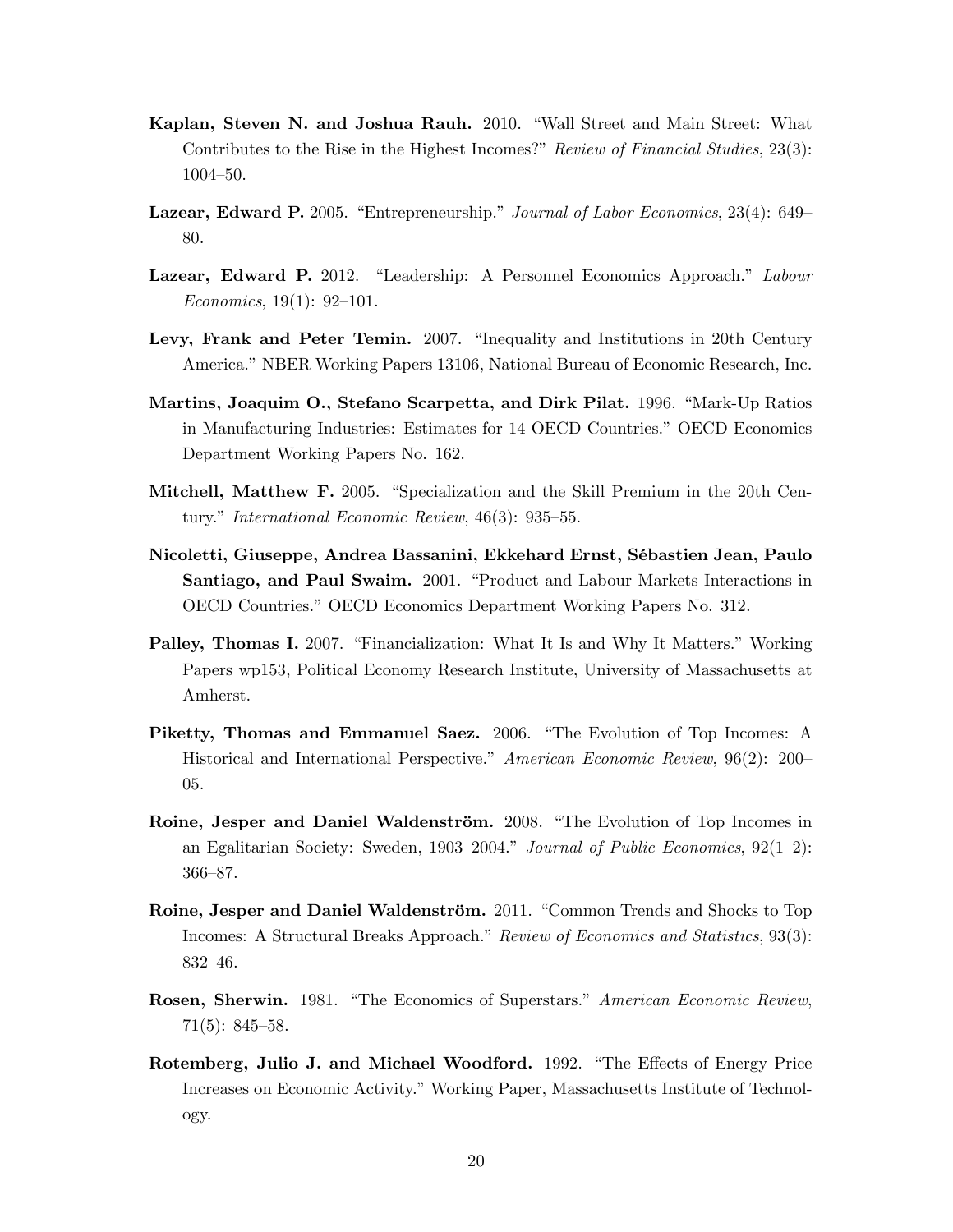- Scotese, Carol A. 2012. "Wage Inequality, Tasks and Occupations." Working Paper, Virginia Commonwealth University.
- Thompson, Jeff and Timothy M. Smeeding. 2010. "Recent Trends in the Distribution of Income: Labor, Wealth and More Complete Measures of Well Being." Working Papers wp225, Political Economy Research Institute, University of Massachusetts at Amherst.
- Walentin, Karl. 2010. "Earnings Inequality and the Equity Premium." The B.E. Journal of Macroeconomics, 10(1): 36 pp.
- Willis, Jonathan L. and Julie Wroblewski. 2007. "What Happened to the Gains from Strong Productivity Growth?" Economic Review, Federal Reserve Bank of Kansas City, issue Q I:  $5-23$ .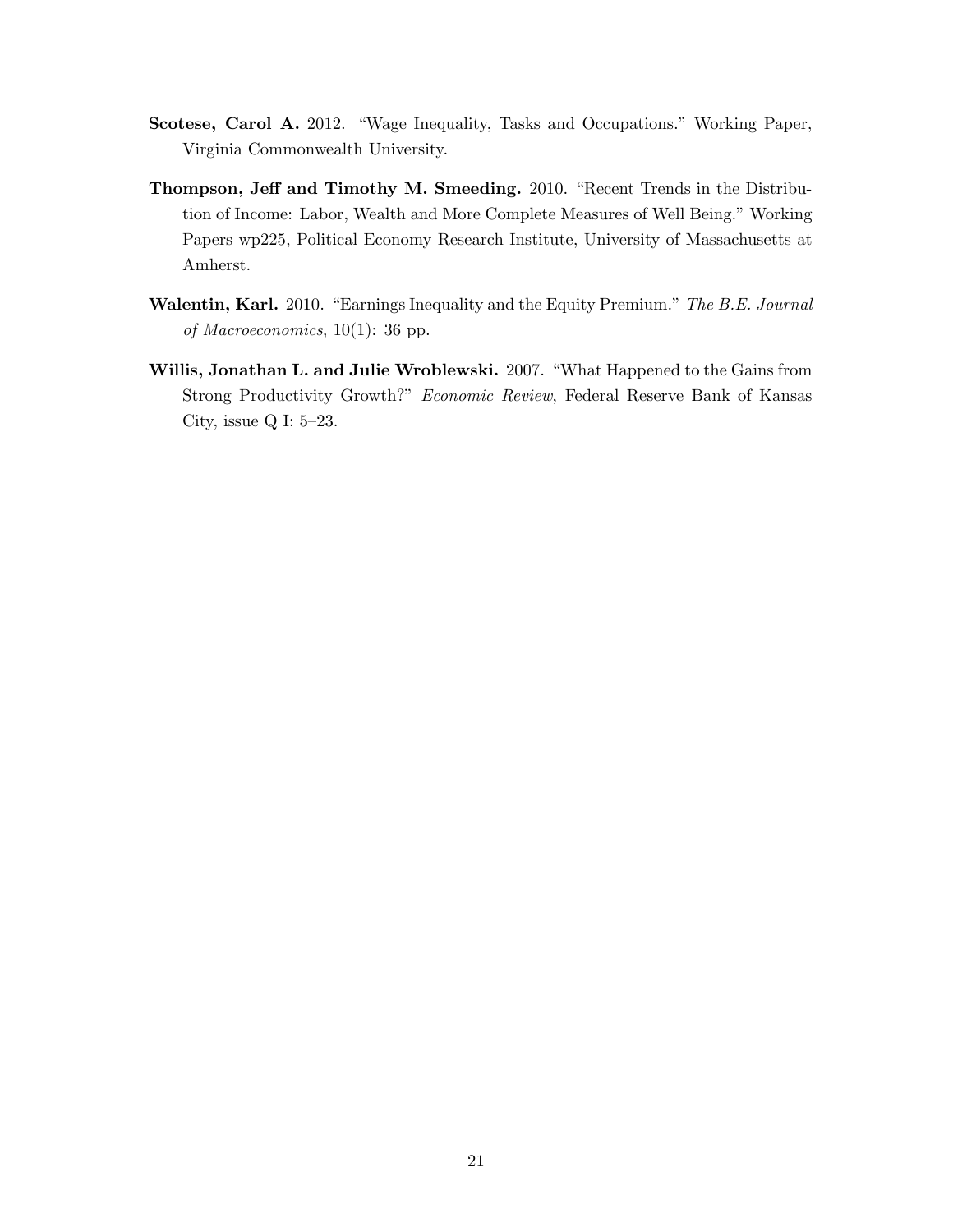| Parameter values                                            | Targets                                  | Based on                      |  |  |  |
|-------------------------------------------------------------|------------------------------------------|-------------------------------|--|--|--|
| $\rho = 5/6$                                                | 20 percent markup                        | Martins et al. (1996)         |  |  |  |
| $\varepsilon = 1/6$                                         | Elasticity of substitution of 1.2        | Rotemberg and Woodford (1992) |  |  |  |
|                                                             | between intermediate inputs<br>and labor |                               |  |  |  |
| $a_i$                                                       | U.S. real wage data for 1979             | Dew-Becker and Gordon (2005)  |  |  |  |
| $A = 26.92$                                                 | 50 percent share of intermediate         | Jorgenson et al. (1987)       |  |  |  |
|                                                             | goods in output                          |                               |  |  |  |
| <i>Normalizations:</i> $F = q = 1$ ; $I = 20$ ; $L_i = 5$ . |                                          |                               |  |  |  |

Table 1: The parameterization of the model

|                              |                 |             | Only          | Only        |
|------------------------------|-----------------|-------------|---------------|-------------|
|                              | Data            | <b>Both</b> | technological | entry       |
|                              | $(1979 - 1999)$ |             | change        | derequation |
| <i>P50/P20</i>               | $-0.52\%$       | $-1.62\%$   | $-0.86\%$     | $-0.76\%$   |
| P90/P50                      | $+19.23\%$      | $+7.93\%$   | $+1.86\%$     | $+6.64\%$   |
| P99/P90                      | $+32.74\%$      | $+79.85\%$  | $+5.96\%$     | $+66.37\%$  |
| Mean                         | $+45.71\%$      | $+37.41\%$  | $+13.92\%$    | $+19.46\%$  |
| Median                       | $+3.43\%$       | $+19.12\%$  | $+11.95\%$    | $+6.01\%$   |
| Top $10\%$ 's share in gains | 54.61%          | 57.75%      | 34.91%        | 70.15%      |

Table 2: The data and the results for numerical experiments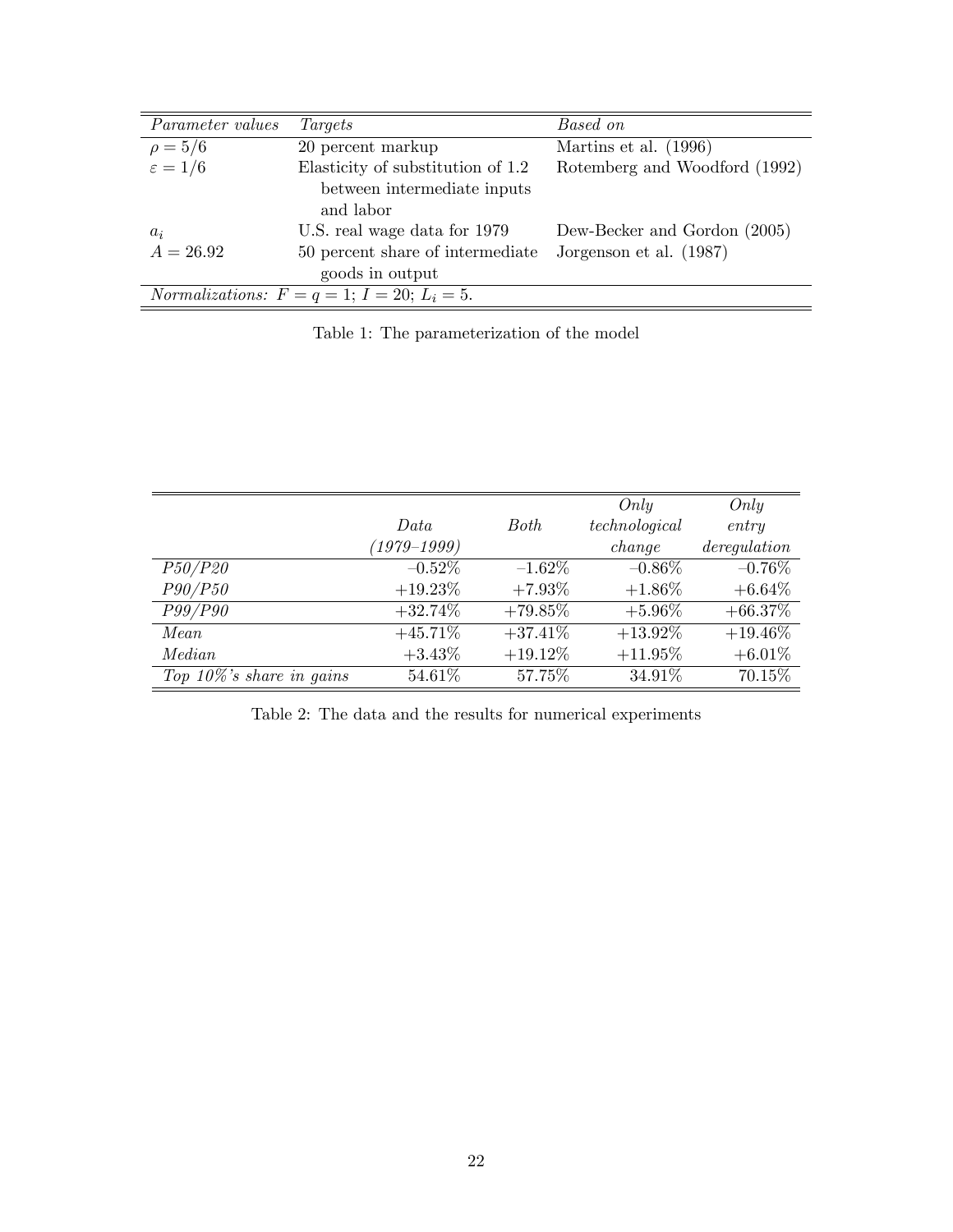

Figure 1: Nicoletti et al. (2001) and Atkinson et al. (2011), 1978-1998



Figure 2: Ebell and Haefke (2009) and Atkinson et al. (2011), 1978-1997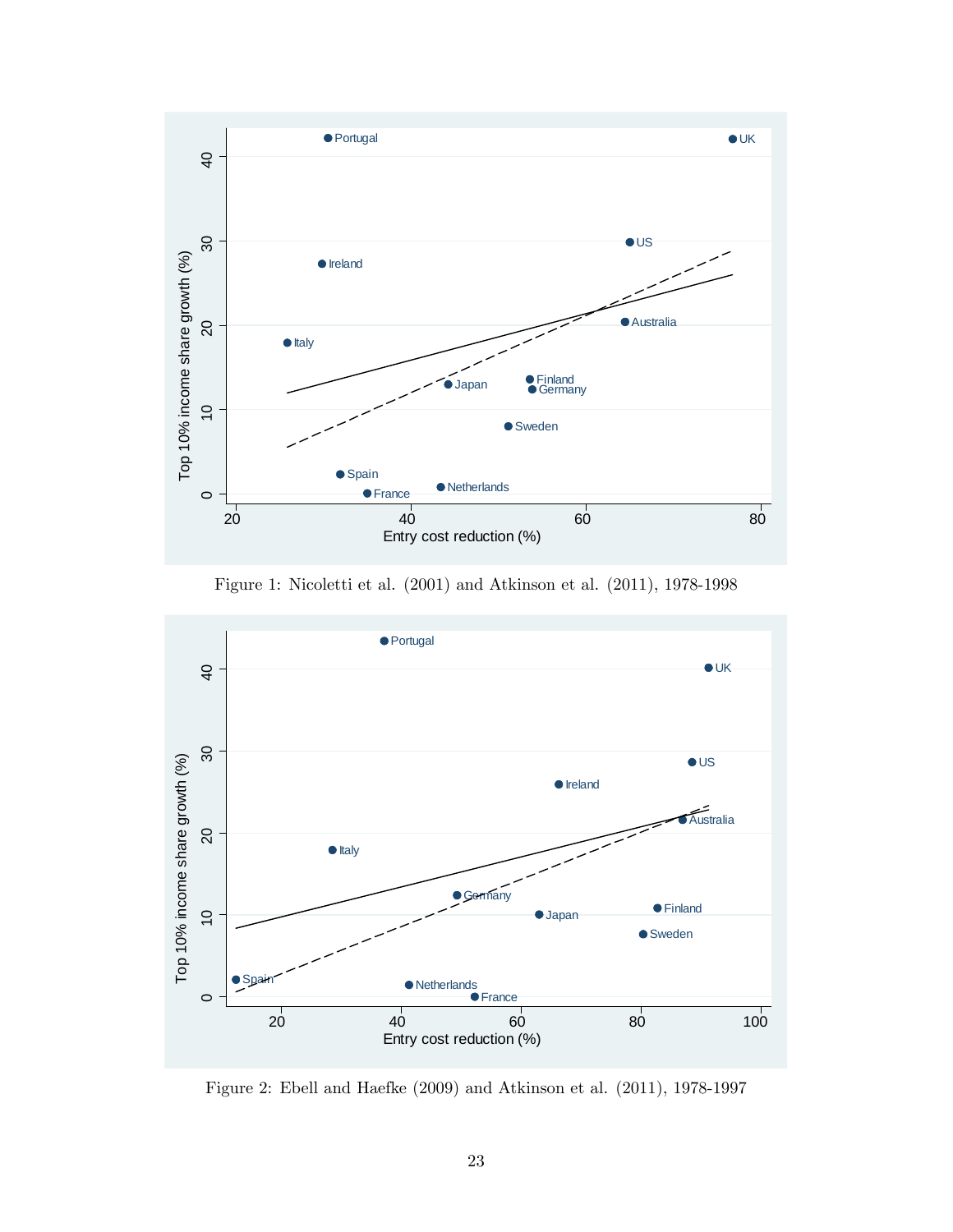

Figure 5: Counterfactual experiment 1 with only technological change